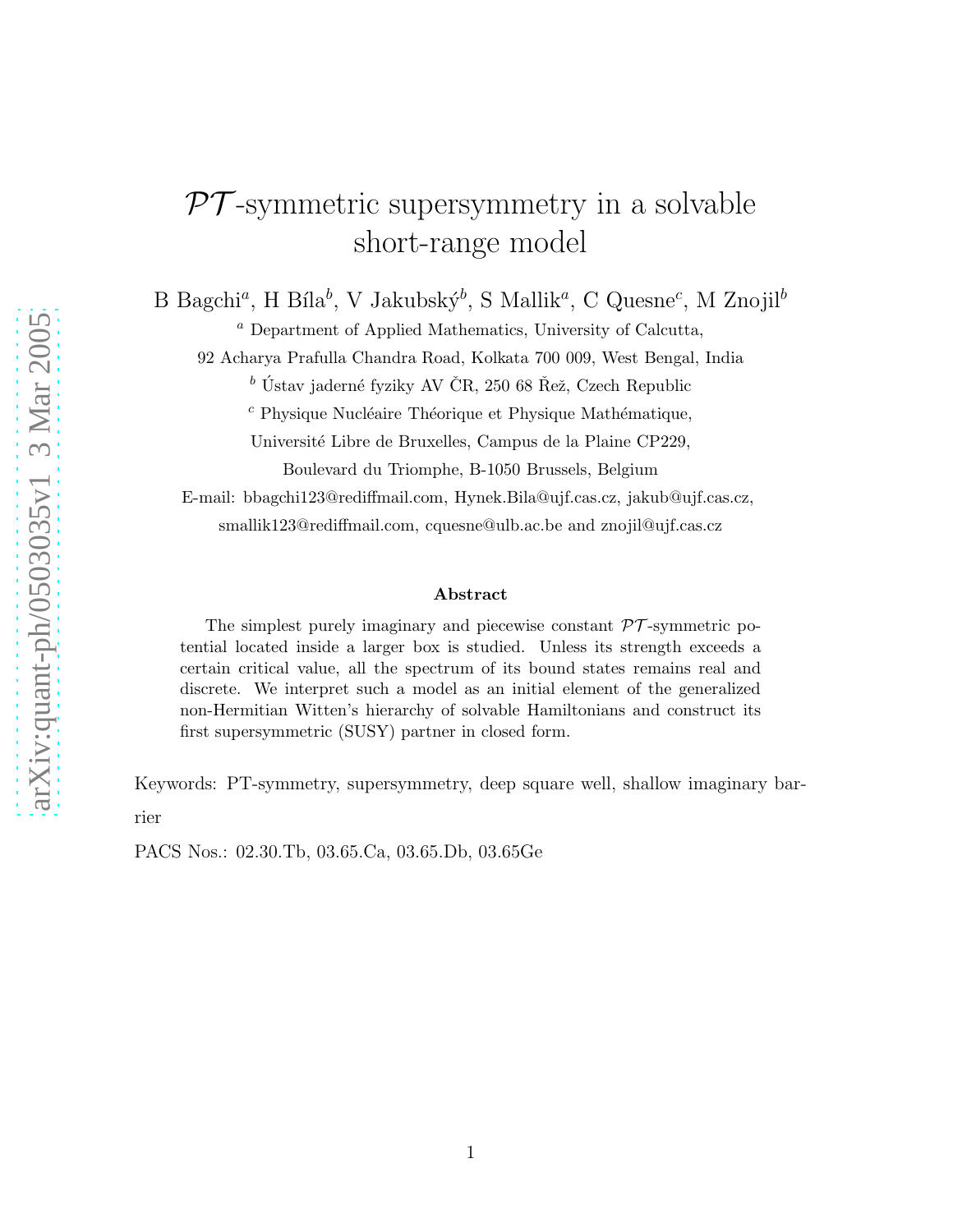## 1 Introduction and summary

One of the most intriguing experimental puzzles encountered in contemporary physics is the evident absence of SUSY partners of elementary particles in nature. In the context of field theory this means that SUSY, if it exists, must be spontaneously broken. Witten [1] proposed a schematic model which, incidentally, failed to clarify this breakdown but, nonetheless, survived and found a number of applications within the so-called SUSY quantum mechanics (SUSYQM) [2].

In the latter formalism one introduces the so-called superpotential  $W(x)$  and defines the two operators

$$
\mathcal{A} = \frac{d}{dx} + W(x) \qquad \bar{\mathcal{A}} = -\frac{d}{dx} + W(x) \tag{1.1}
$$

with the property that the two related *different* (so-called 'SUSY partner') potentials  $V^{(\pm)} - E_0 = W^2 \mp W'$  may prove *both* exactly solvable at the same time. An easy explanation of this phenomenon lies in the fact that the related Hamiltonians

$$
H^{(\pm)} = -\frac{d^2}{dx^2} + V^{(\pm)}(x) - E_0 \tag{1.2}
$$

become inter-related, at a convenient auxiliary energy  $E = E_0$ , by the factorization rules  $H^{(+)} = \overline{\mathcal{A}}\mathcal{A}$  and  $H^{(-)} = \mathcal{A}\overline{\mathcal{A}}$ . The spectra of  $H^{(+)}$  and  $H^{(-)}$  are then alike except possibly for the ground state. In the unbroken SUSY case, the ground state at vanishing energy is nondegenerate and, in the present notational set-up, it belongs to  $H^{(+)}$ . This means that

$$
\mathcal{A}\,\psi_0^{(+)}(x) = 0\tag{1.3}
$$

where  $\psi_n^{(+)}(x)$  (resp.  $\psi_n^{(-)}(x)$ ),  $n = 0, 1, 2, \ldots$ , denote the wavefunctions of  $H^{(+)}$ (resp.  $H^{(-)}$ ). The (double) degeneracy of  $(\psi_{n+1}^{(+)}(x), \psi_n^{(-)}(x))$  for  $n = 0, 1, 2, \ldots$  is implied by the intertwining relationships

$$
\mathcal{A} H^{(+)} = H^{(-)} \mathcal{A} \qquad H^{(+)} \bar{\mathcal{A}} = \bar{\mathcal{A}} H^{(-)}.
$$
 (1.4)

In the conventional setting, the Hamiltonians (1.2) are assumed self-adjoint.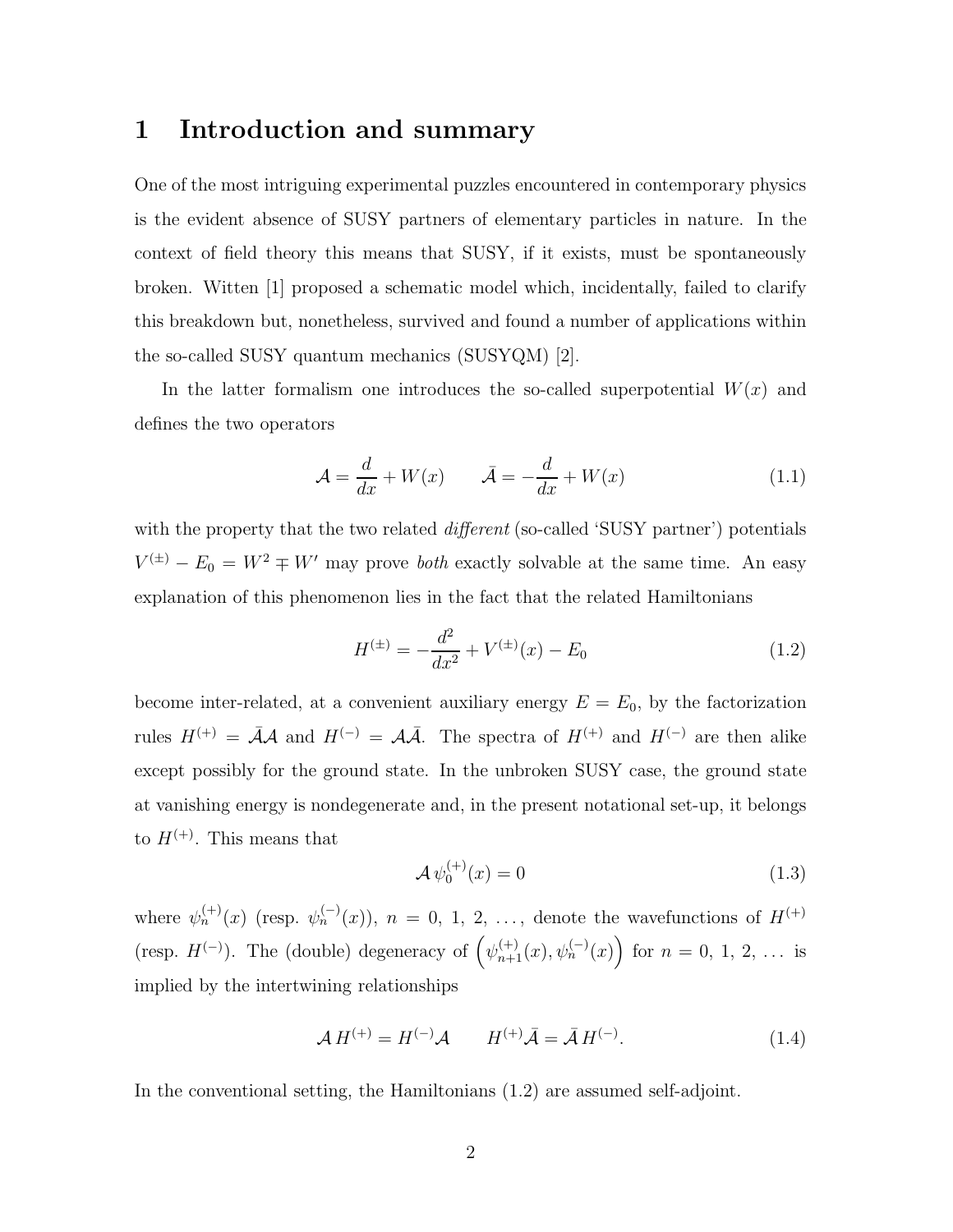New horizons have been opened by the pioneering letter by Bender and Boettcher [3] who noticed, in a slightly different context, that the latter condition  $H = H^{\dagger}$ might be relaxed as redundant and replaced by its suitable weakened forms. For our present purposes, we shall employ their proposal and in equation (1.2) allow complex potentials that are merely constrained by the requirement that their real and imaginary parts are spatially symmetric and antisymmetric, respectively  $|4|$ .

It is not too difficult to show that the above SUSYQM factorization scheme remains unchanged under such a non-Hermitian generalization [5, 6, 7, 8, 9]. Of course, the relaxation of the usual condition  $H = H^{\dagger}$  is by far not a trivial step. Formally, we may put  $H^{\dagger} = \mathcal{T} H \mathcal{T}$  with an antilinear 'time-reversal' operator  $\mathcal{T}$  [10]. In such a setting, Bender and Boettcher (loc. cit., cf. also some older studies [11] or newer developments [12]) merely replaced  $\mathcal T$  by its product with parity  $\mathcal P$  and conjectured that the above-mentioned and physically well-motivated weakening of Hermiticity could be most appropriately characterized as an antilinear 'symmetry' or  $\mathcal{PT}$ -symmetry',  $\mathcal{PT}H = H\mathcal{PT}$ , of all the Hamiltonians in question. Equivalently [13] one may speak about the P-pseudo-Hermiticity defined by the relation

$$
H^{\dagger} = \mathcal{P} H \mathcal{P}^{-1}.
$$
 (1.5)

In this paper we intend to concentrate on implementing the resulting  $PT$ symmetric SUSYQM factorization scheme in the case of the 'simplest' model which remains 'realistic' and 'solvable' at the same time. This means that our 'initial' Schrödinger equation

$$
\left[-\frac{d^2}{dx^2} + V^r(x) + \mathrm{i}V^i(x)\right]\psi(x) = E\psi(x) \tag{1.6}
$$

(where we dropped the superscript  $'(+)$  as temporarily redundant) will contain just the most trivial infinitely deep square-well form

$$
V^{r}(x) = \begin{cases} +\infty & x < -L \\ 0 & -L < x < L \\ +\infty & x > L \end{cases} \tag{1.7}
$$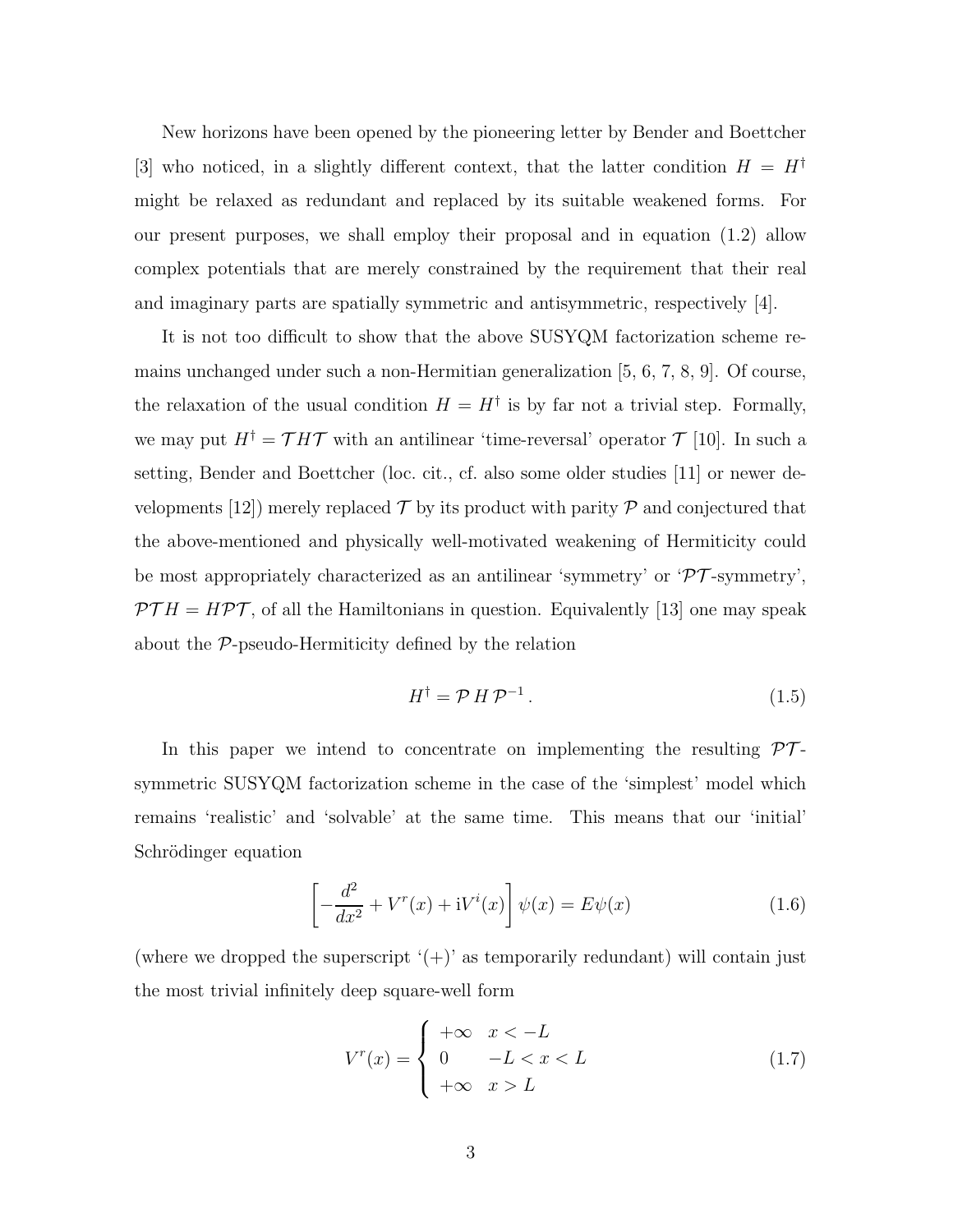for the real part of the potential and the most elementary short-range one

$$
V^{i}(x) = \begin{cases} 0 & x < -l \\ -g & -l < x < 0 \\ +g & 0 < x < l, \\ 0 & x > l \end{cases} \qquad l < L, \qquad g > 0 \tag{1.8}
$$

for its imaginary part. As a consequence of  $(1.7)$ , the wavefunctions will be defined on a finite interval  $(-L, L)$  with a variable length 2L, on which they satisfy the standard Dirichlet boundary conditions [14, 15]

$$
\psi(\pm L) = 0.\tag{1.9}
$$

Given the background of the result obtained in [16], we derive in section 2, an elegant trigonometric form of the standard matching conditions for wavefunctions at the discontinuities of the potential (subsection 2.1) and discuss the practical seminumerical determination of the energies with arbitrary precision (subsection 2.2).

In section 3 we address the key concern of our present paper, viz., the investigation of the problem in the context of SUSYQM. Here the non-Hermiticity and discontinuities create some specific features, which are dealt with in detail. After deriving the superpotential and the partner potential in subsection 3.1, we construct the eigenfunctions of the latter and analyze the discontinuities in subsections 3.2 and 3.3, respectively.

Some physical aspects of our results are finally discussed in more detail in section 4.

## 2 Trigonometric secular equation

## 2.1  $\mathcal{PT}$ -symmetric square well inside a real one

Let us denote the four regions  $-L < x < -l$ ,  $-l < x < 0$ ,  $0 < x < l$ ,  $l < x < L$  by L2, L1, R1, R2, respectively. We shall henceforth append these symbols as subscripts to all quantities pertaining to such regions. The complex potential  $V(x)$ , defined in equations (1.7) and (1.8), may therefore be rewritten as

$$
V_{L2}(x) = 0 \t V_{L1}(x) = -ig \t V_{R1}(x) = ig \t V_{R2}(x) = 0. \t (2.1)
$$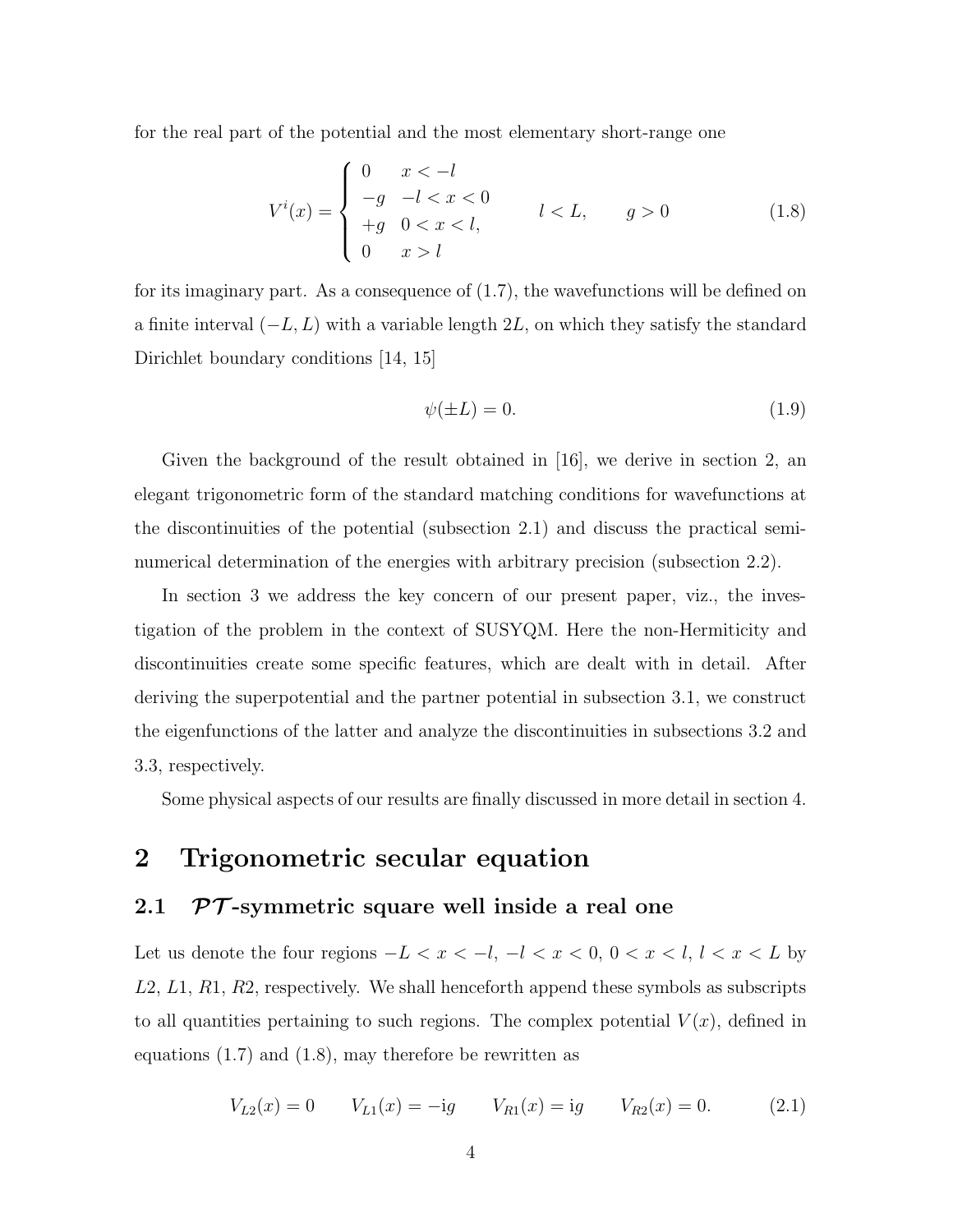The general solution of  $(1.6)$  satisfying the conditions  $(1.9)$  can be written as

$$
\psi(x) = \begin{cases}\n\psi_{L2}(x) = A_L \sin[k(L+x)] \\
\psi_{L1}(x) = B_L \cosh(\kappa^* x) + \mathbf{i} \frac{C_L}{\kappa^* l} \sinh(\kappa^* x) \\
\psi_{R1}(x) = B_R \cosh(\kappa x) + \mathbf{i} \frac{C_R}{\kappa^l} \sinh(\kappa x) \\
\psi_{R2}(x) = A_R \sin[k(L-x)]\n\end{cases}
$$
\n(2.2)

where

$$
\kappa = s + it
$$
  $E = k^2 = t^2 - s^2$   $g = 2st.$  (2.3)

Here  $s$ ,  $t$  and  $k$  are real and, for the sake of definiteness, are assumed positive. A priori,  $A_L$ ,  $B_L$ ,  $C_L$ ,  $A_R$ ,  $B_R$  and  $C_R$  are some complex constants.

On assuming that  $\mathcal{PT}\textrm{-symmetry}$  is unbroken, we obtain the conditions

$$
\psi_{L2}^*(-x) = \psi_{R2}(x) \qquad \psi_{L1}^*(-x) = \psi_{R1}(x) \tag{2.4}
$$

from which we get

$$
A_L^* = A_R \equiv A \qquad B_L^* = B_R \equiv B \qquad C_L^* = C_R \equiv C. \tag{2.5}
$$

The derivative of (2.2), taking (2.5) into account, reads

$$
\partial_x \psi(x) = \begin{cases}\n\partial_x \psi_{L2}(x) = kA^* \cos[k(L+x)] \\
\partial_x \psi_{L1}(x) = \kappa^* B^* \sinh(\kappa^* x) + i\frac{C^*}{l} \cosh(\kappa^* x) \\
\partial_x \psi_{R1}(x) = \kappa B \sinh(\kappa x) + i\frac{C}{l} \cosh(\kappa x) \\
\partial_x \psi_{R2}(x) = -kA \cos[k(L-x)]\n\end{cases} (2.6)
$$

Let us now match the wavefunction and its derivative at  $x = 0$  and impose  $\mathcal{PT}$ symmetry in the neighbourhood of the origin:

$$
\psi_{R1}(0) = \psi_{L1}(0) \in \mathbb{R} \qquad \partial_x \psi_{R1}(0) = \partial_x \psi_{L1}(0) \in i\mathbb{R}.
$$
 (2.7)

This leads to

$$
B, C \in \mathbb{R}.\tag{2.8}
$$

It now remains to match  $\psi$  and  $\partial_x \psi$  at  $x = \pm l$ . Since  $\psi$  is PT-symmetric, it is enough to impose matching conditions at  $x = l$ :

$$
\psi_{R2}(l) = \psi_{R1}(l) \qquad \partial_x \psi_{R2}(l) = \partial_x \psi_{R1}(l). \tag{2.9}
$$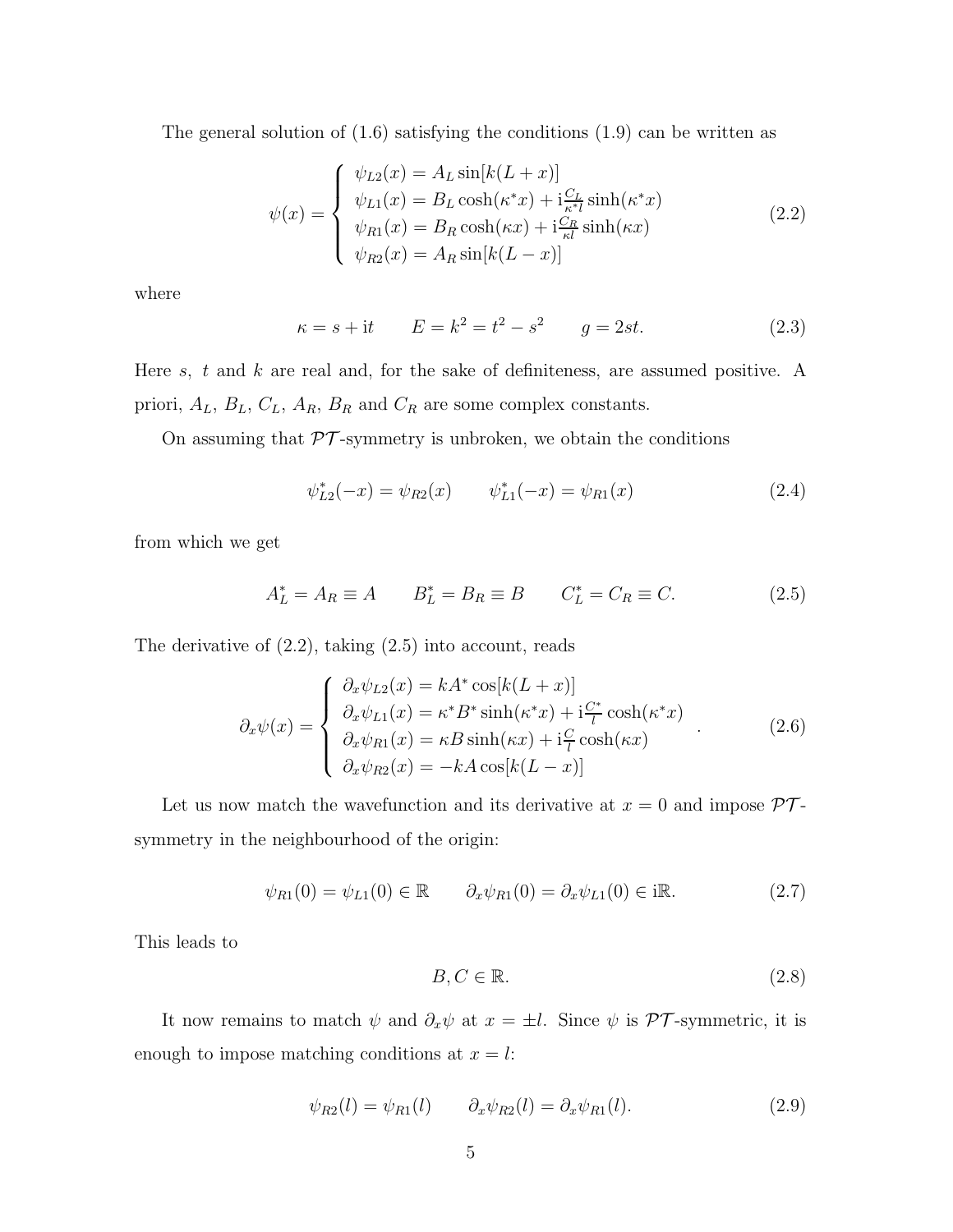This yields

$$
A\sin[k(L-l)] = B\cosh(\kappa l) + i\frac{C}{\kappa l}\sinh(\kappa l)
$$
\n(2.10)

$$
-kA\cos[k(L-l)] = \kappa B\sinh(\kappa l) + i\frac{C}{l}\cosh(\kappa l). \tag{2.11}
$$

We conclude that the final form of  $\psi$  is

$$
\psi(x) = \begin{cases}\n\psi_{L2}(x) = A^* \sin[k(L+x)] \\
\psi_{L1}(x) = B \cosh(\kappa^* x) + \mathbf{i} \frac{C}{\kappa^* l} \sinh(\kappa^* x) \\
\psi_{R1}(x) = B \cosh(\kappa x) + \mathbf{i} \frac{C}{\kappa l} \sinh(\kappa x) \\
\psi_{R2}(x) = A \sin[k(L-x)]\n\end{cases}
$$
\n(2.12)

where the complex constant A is determined by one of the equations  $(2.10)$  and  $(2.11)$ , while the real constants  $B$  and  $C$  have to satisfy a condition obtained by eliminating A between (2.10) and (2.11):

$$
\kappa l B\{k \cos[k(L-l)] \cosh(\kappa l) + \kappa \sin[k(L-l)] \sinh(\kappa l)\}
$$

$$
+ iC\{k \cos[k(L-l)] \sinh(\kappa l) + \kappa \sin[k(L-l)] \cosh(\kappa l)\} = 0. \tag{2.13}
$$

We may therefore express both constants  $A$  and  $C$  in terms of  $B$  as

$$
A = B \frac{\kappa \csc[k(L-l)] \csch(\kappa l)}{k \cot[k(L-l)] + \kappa \coth(\kappa l)} \tag{2.14}
$$

$$
C = i\kappa lB \frac{k \cot[k(L-l)] \coth(\kappa l) + \kappa}{k \cot[k(L-l)] + \kappa \coth(\kappa l)}.
$$
\n(2.15)

Since, from (2.8), the left-hand side of equation (2.15) is real, the same should be true for the right-hand one. The resulting condition can be written as

$$
k^{2} \cot^{2}[k(L-l)][\kappa \coth(\kappa l) + \kappa^{*} \coth(\kappa^{*}l)]
$$
  
+  $k \cot[k(L-l)][\kappa^{2} + 2\kappa \kappa^{*} \coth(\kappa l) \coth(\kappa^{*}l) + \kappa^{*2}]$   
+  $\kappa \kappa^{*}[\kappa \coth(\kappa^{*}l) + \kappa^{*} \coth(\kappa l)] = 0.$  (2.16)

On expressing  $k^2$ ,  $\kappa$  and  $\kappa^*$  in terms of s and t through equation (2.3) and using some elementary trigonometric identities, condition (2.16) is easily transformed into

$$
k \sin[2k(L-l)][s^2 \cosh(2sl) + t^2 \cos(2tl)]
$$
  
-  $\cos[2k(L-l)][s^3 \sinh(2sl) - t^3 \sin(2tl)]$   
+  $st^2 \sinh(2sl) - s^2t \sin(2tl) = 0$  (2.17)

where  $k = \sqrt{t^2 - s^2}$ .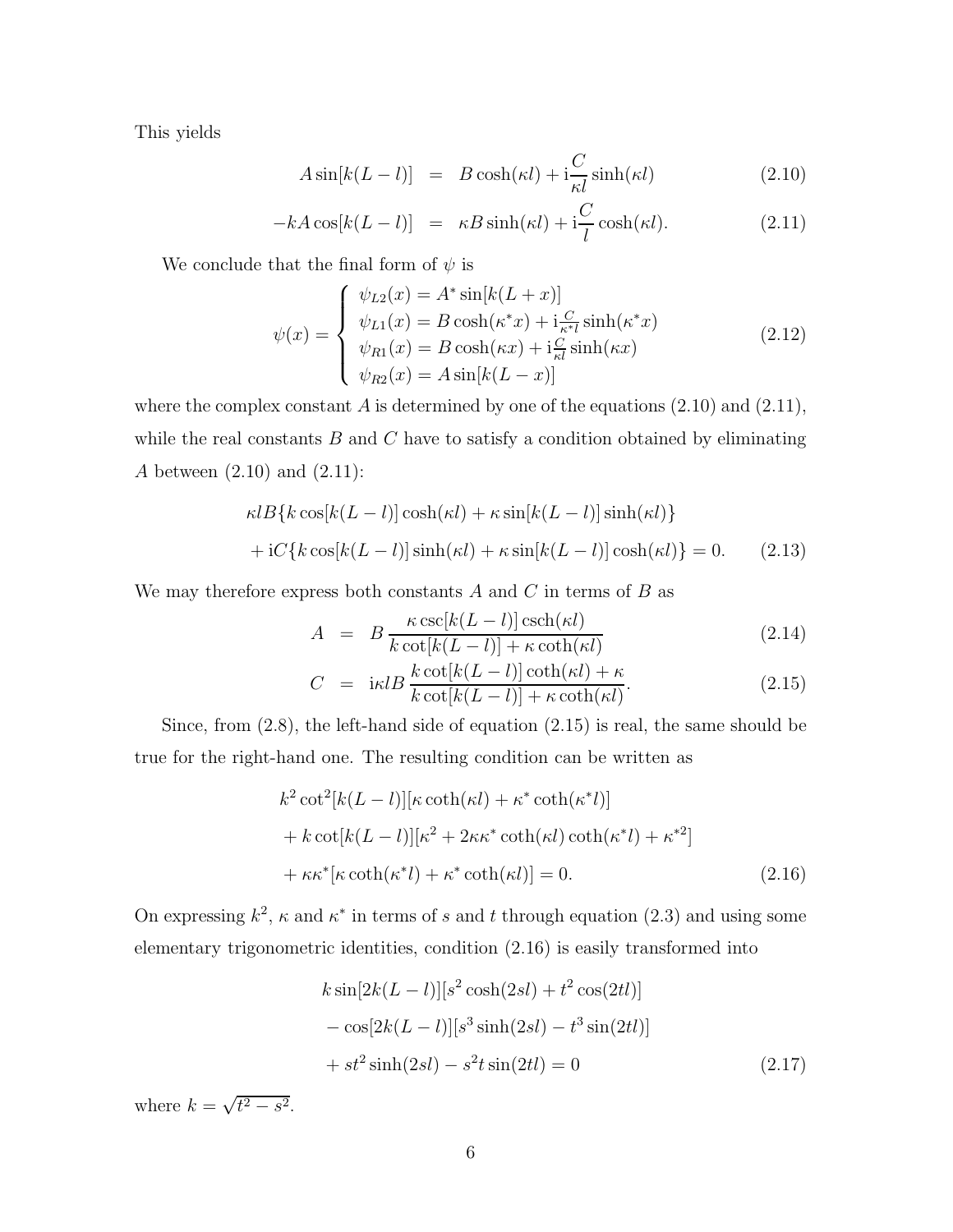#### 2.2 Graphical and numerical determination of the energies

The transcendental equation  $(2.17)$  has to be complemented by the constraint  $(2.3)$ ,

$$
st = \frac{1}{2}g.\tag{2.18}
$$

The couples of roots  $(s_n, t_n)$ ,  $n = 0, 1, 2, \ldots$ , of this pair of equations define all the bound-state energies  $E_n$  by the elementary formula

$$
E_n = t_n^2 - s_n^2 \qquad n = 0, 1, 2, \dots \tag{2.19}
$$

In practice, the  $(s_n, t_n)$  values may be obtained as the intersection points in the  $(s, t)$ plane of the curves representing the roots of the transcendental equation (2.17) with the hyperbola (2.18).

Before proceeding to discuss the graphical and numerical determination of  $E_n$  in general, it is worth reviewing three interesting limiting cases of equation (2.17). The first one corresponds to the limit  $l \to L$ , wherein the present square well with three matching points reduces to the one with a single discontinuity. Equation (2.17) then simply becomes

$$
s\sinh(2sL) + t\sin(2tL) = 0\tag{2.20}
$$

which coincides with equation (9) of [14] (where g is denoted by Z and  $L = 1$ ).

The second limiting case corresponds to  $l \to 0$  and gives back the real square well. Since the constraint (2.18) then disappears, we are only left with equation (2.17) acquiring the simple form

$$
\sin(2kL) = 0.\tag{2.21}
$$

Its solutions are provided by the hyperbolas  $t^2 - s^2 = \left(\frac{n\pi}{2L}\right)$  $\left(\frac{n\pi}{2L}\right)^2$ ,  $n=1, 2, \ldots$ , where the  $n = 0$  value is discarded because no acceptable wavefunction can be associated with it. We therefore arrive at the well-known quadratic spectrum  $E_n^2 = \left(\frac{n\pi}{2L}\right)^2$  $\frac{n\pi}{2L}$  $\Big)^2$ ,  $n = 1$ ,  $2, \ldots$ , of the real square well.

The existence of the third special limiting regime is connected with the bounded nature of our imaginary barrier (1.8). In the language of perturbation theory this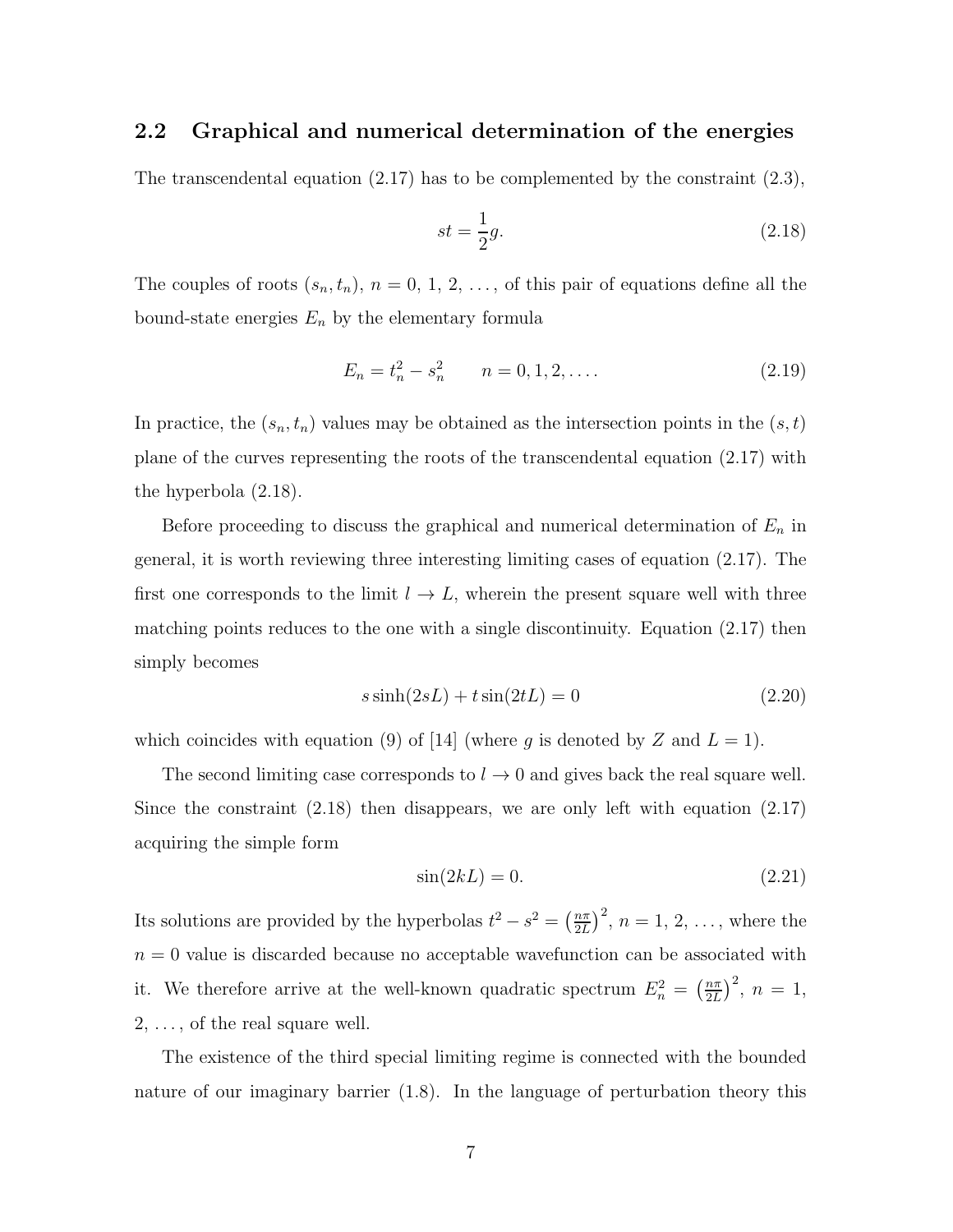means [15] that the influence of this barrier on the values of the energies (2.19) weakens quickly with the growth of the quantum number  $n$ . At the higher excitations, as a consequence, the n−dependence of the energies will not deviate too much from the  $l \to 0$  rule  $E_n \sim n^2 \gg 1$ . In the other words, the growth of n will imply the growth of  $t_n \sim n \gg 1$  and the decrease and smallness of the roots  $s_n = g/(2t_n) \ll 1$ . In this regime, we may imagine that  $k = t\sqrt{1 - s^2/t^2} = t - s^2/(2t) + \mathcal{O}(s^4/t^3) =$  $t-g^2/(8t^3)+\mathcal{O}(1/n^7)$  so that the six components of our quantization condition (2.17), viz.,

$$
s^{2}k\sin[2k(L-l)]\cosh(2sl) + t^{2}k\sin[2k(L-l)]\cos(2tl) - s^{3}\cos[2k(L-l)]\sinh(2sl) + t^{3}\cos[2k(L-l)]\sin(2tl) + st^{2}\sinh(2sl) - s^{2}t\sin(2tl) = 0
$$

may be characterized by their asymptotic sizes  $\mathcal{O}(1/n)$ ,  $\mathcal{O}(n^3)$ ,  $\mathcal{O}(1/n^4)$ ,  $\mathcal{O}(n^3)$ ,  $\mathcal{O}(n^0)$ and  $\mathcal{O}(1/n)$ , respectively. Once we omit all the negligible  $\mathcal{O}(1/n)$  terms and insert  $s = g/(2t)$  whenever necessary, we arrive at the thoroughly simplified approximate secular equation

$$
\sin(2kL) + \frac{g^2 l}{2k^3} + \mathcal{O}\left(\frac{1}{k^4}\right) = 0.
$$
 (2.22)

Its roots are easily found,

$$
k = k_n = \frac{\pi n}{2L} + (-1)^{n+1} \frac{2g^2 l L^2}{\pi^3 n^3} + \mathcal{O}\left(\frac{1}{n^4}\right),\tag{2.23}
$$

and give

$$
E_n = k_n^2 = \left(\frac{\pi n}{2L}\right)^2 + (-1)^{n+1} \frac{2g^2 lL}{\pi^2 n^2} + \mathcal{O}\left(\frac{1}{n^3}\right)
$$
 (2.24)

i.e., a nice and elementary approximate energy formula for all the highly excited states.

In the general case, the bound-state energies (2.19) of our model are determined from the simultaneous solutions of equations (2.17) and (2.18). Although the former is transcendental, one of its roots is quite obvious, namely  $s = t$ . When we realize that this implies  $k = 0$  and substitute the solution into equations  $(2.12) - (2.15)$ , we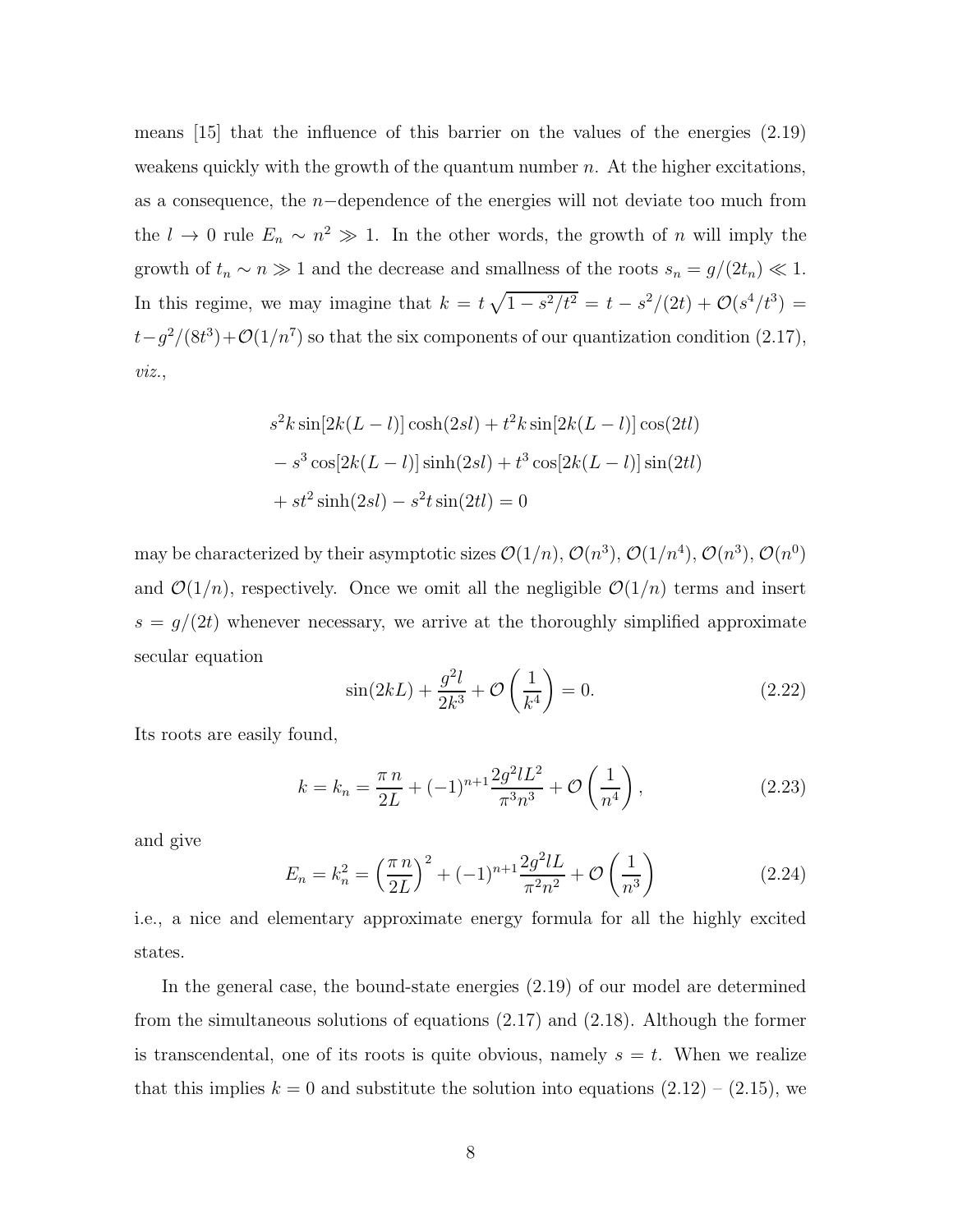obtain a vanishing wavefunction. This is in accordance with an insight provided by the Hermitian limit  $g \to 0$  or  $l \to 0$ .

The other solutions of (2.17) can be found numerically and graphically. As we can see in figure 1 where we work with re-scaled length units in which  $L = 1$ , they form semi-ovals in  $(s, t)$  plane. We can observe the absence of robustly real energy levels, i.e., levels remaining real for any value of g, which played their role in [16].

The locally decreasing character of the semi-oval maxima could cause a complexification of higher energy pairs while the lower pairs would remain real. In other words, the semi-oval maxima might be decreasing faster then the hyperbola (2.18). This race in decrease can be judged easily when we use a hyperbolic coordinate system. As shown in figure 2, in this setting, the maxima prove to increase monotonically while the hyperbola is represented by a horizontal straight line. Consequently, our model preserves a sequential merging of the energy levels. The critical value  $g_c$  of the coupling constant  $g$ , for which the two lowest energy levels merge together, is of high importance. It is the boundary of exact  $\mathcal{PT}$ -symmetry, which we consider to be physically relevant and assumed in deriving equation  $(2.17)$ . For a higher value of g, the wavefunction  $\mathcal{PT}$ -symmetry would be broken.

We found  $g_c$  for various values of the parameter l. Since  $g_c$  rises rapidly as  $l \to 0$ , we present its values in combination of graph and table (see figure 3 and table 1). As the parameter l approaches zero,  $g_c$  tends to infinity and the semi-oval maxima run to infinity as well. As explained in subsection 2.1, equation (2.17) then provides the bound-state energies of the real square well. On the other hand, for  $l \to L = 1$ , we get back the critical coupling  $g_c \simeq 4.4753$ , previously obtained for the square well in [14] and [17].

# 3 The SUSY partner potential

The purpose of the present section is to construct and study the SUSY partner  $H^{(-)}$  of the square-well Hamiltonian  $H^{(+)}$ , defined in equation (2.1), in the physically-relevant unbroken  $\mathcal{PT}$ -symmetry regime, corresponding to  $g < g_c$ .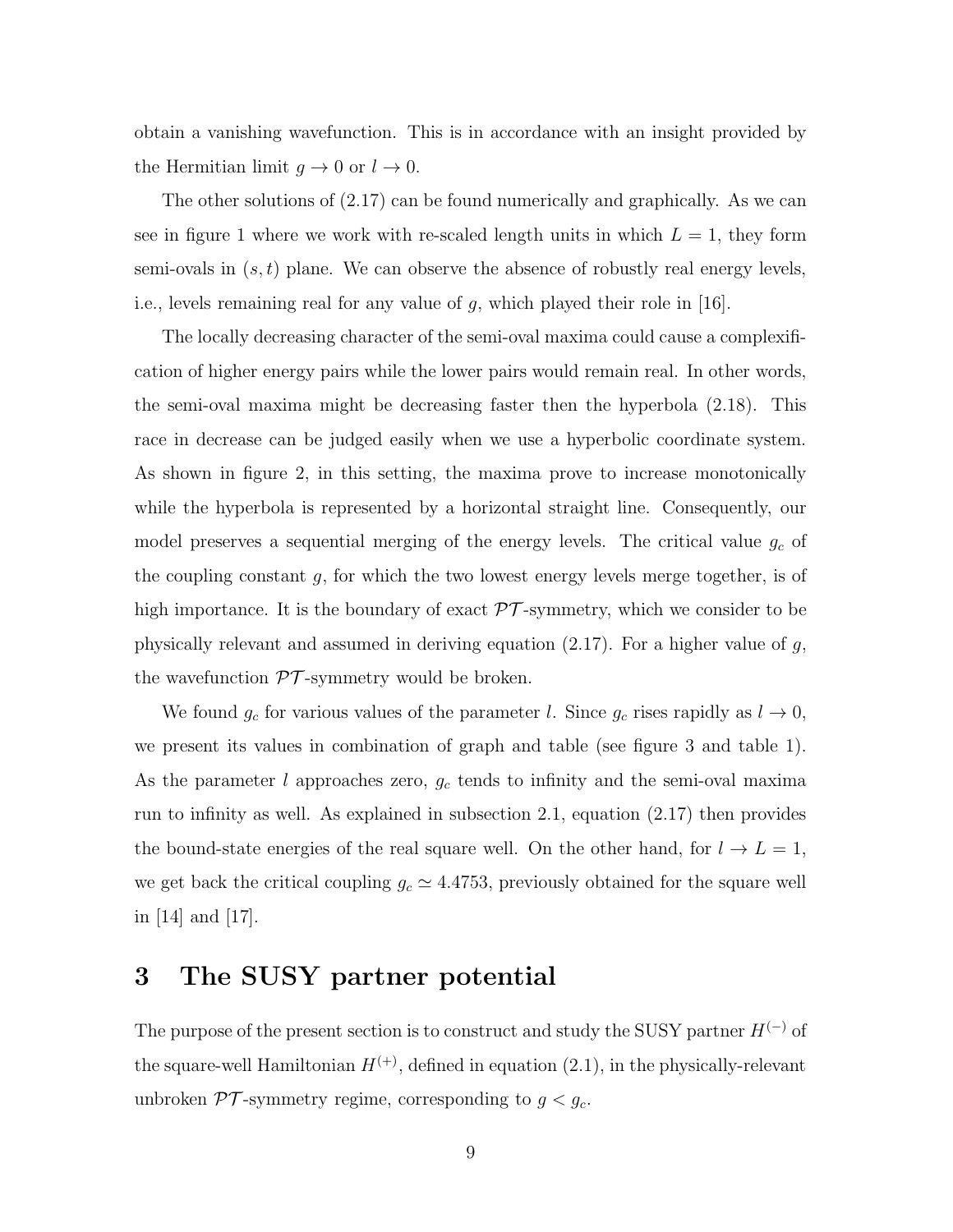#### 3.1 Determination of the parameters

Identifying  $V^{(+)}$  with the square-well potential (2.1), i.e.,  $V_{L2}^{(+)}(x) = 0$ ,  $V_{L1}^{(+)}(x) = -ig$ ,  $V_{R1}^{(+)}(x) = ig, V_{R2}^{(+)}(x) = 0$  and  $E_0 = k_0^2 = t_0^2 - s_0^2 = -\kappa_0^2 + ig$ , we obtain for the superpotential and the partner potential the results

$$
W(x) = \begin{cases} W_{L2}(x) = k_0 \tan[k_0(x + x_{L2})] \\ W_{L1}(x) = -\kappa_0^* \tanh[\kappa_0^*(x + x_{L1})] \\ W_{R1}(x) = -\kappa_0 \tanh[\kappa_0(x - x_{R1})] \\ W_{R2}(x) = k_0 \tan[k_0(x - x_{R2})] \end{cases}
$$
(3.1)

and

$$
V^{(-)}(x) = \begin{cases} V_{L2}^{(-)}(x) = 2k_0^2 \sec^2[k_0(x + x_{L2})] \\ V_{L1}^{(-)}(x) = -2\kappa_0^*^2 \operatorname{sech}^2[\kappa_0^*(x + x_{L1})] - ig \\ V_{R1}^{(-)}(x) = -2\kappa_0^2 \operatorname{sech}^2[\kappa_0(x - x_{R1})] + ig \\ V_{R2}^{(-)}(x) = 2k_0^2 \operatorname{sec}^2[k_0(x - x_{R2})] \end{cases}
$$
(3.2)

respectively. Here  $x_{L2}$ ,  $x_{L1}$ ,  $x_{R1}$  and  $x_{R2}$  denote four integration constants.

We now choose  $x_{L2}$  and  $x_{R2}$  as

$$
x_{L2} = L + \frac{\pi}{2k_0} \qquad x_{R2} = L - \frac{\pi}{2k_0} \tag{3.3}
$$

to ensure that  $V_{L2}^{(-)}$  and  $V_{R2}^{(-)}$  blow up at the end points  $x = -L$  and  $x = L$ . This is in tune with [9]. We thus get

$$
V_{L2}^{(-)}(x) = 2k_0^2 \csc^2[k_0(x+L)] \qquad V_{R2}^{(-)}(x) = 2k_0^2 \csc^2[k_0(x-L)]. \tag{3.4}
$$

Observe that for the superpotential,  $W_{L2}(x)$  and  $W_{R2}(x)$  also blow up at these points:

$$
W_{L2}(x) = -k_0 \cot[k_0(x+L)] \qquad W_{R2}(x) = -k_0 \cot[k_0(x-L)]. \tag{3.5}
$$

Let us next consider the unbroken SUSY condition  $(1.3)$ , where according to  $(2.12)$ the ground-state wavefunction of  $H^{(+)}$  is given by

$$
\psi_{0R2}^{(+)}(x) = \psi_{0L2}^{(+)}(-x) = A_0^{(+)} \sin[k_0(L-x)] \tag{3.6}
$$

$$
\psi_{0R1}^{(+)}(x) = \psi_{0L1}^{(+)}{}^{*}(-x) = B_0^{(+)} \cosh(\kappa_0 x) + \mathrm{i} \frac{C_0^{(+)}}{\kappa_0 l} \sinh(\kappa_0 x). \tag{3.7}
$$

Note that the superscript  $'(+)$  is appended to the wavefunction and the coefficients to signify that we are dealing with Hamiltonian  $H^{(+)}$ . It is straightforward to see that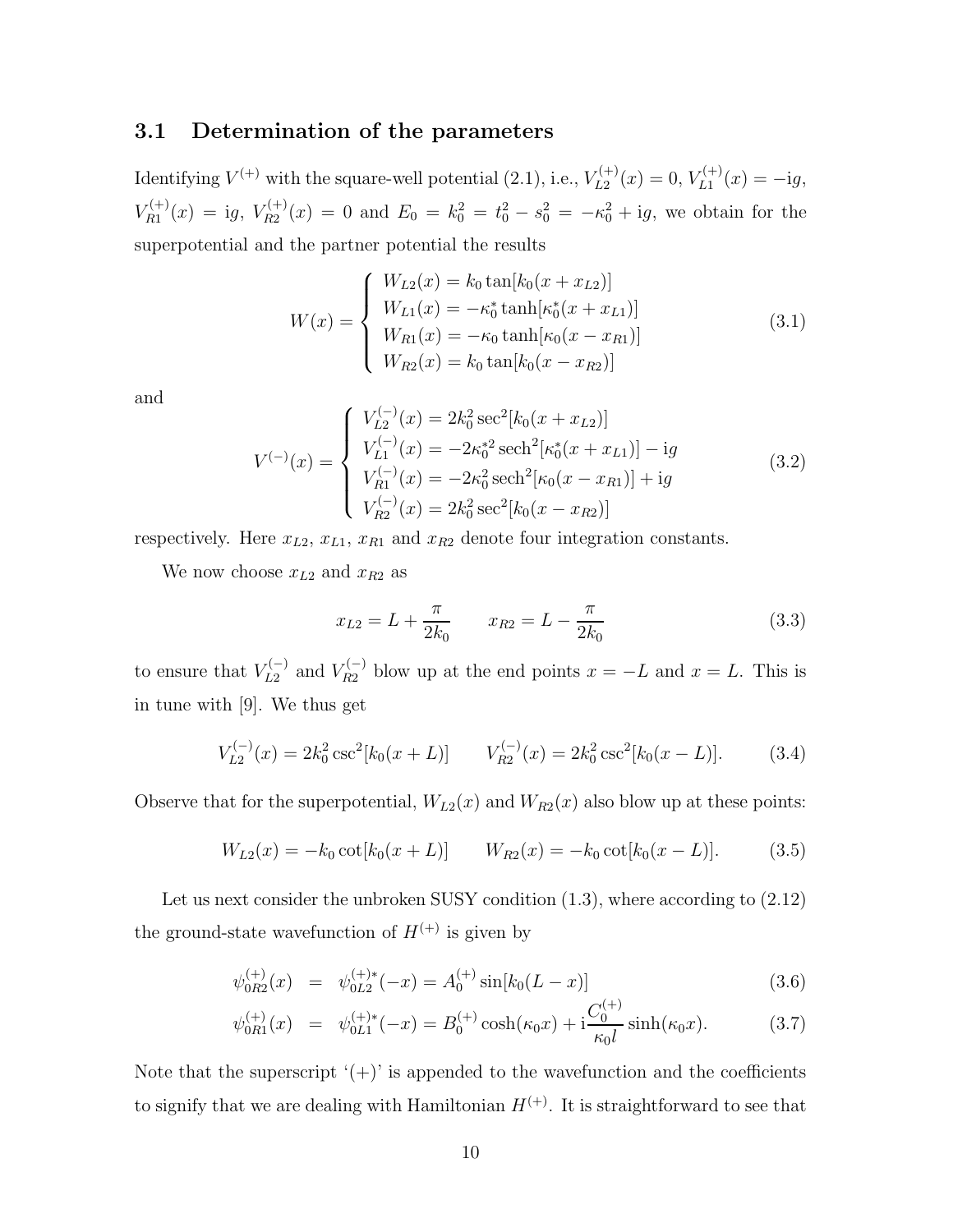equation  $(1.3)$  is automatically satisfied in the regions  $R2$  and  $L2$  due to the choice made for the integration constants  $x_{R2}$ ,  $x_{L2}$  in equation (3.3). On the other hand, in the region R1 we find a condition fixing the value of  $x_{R1}$ ,

$$
\tanh(\kappa_0 x_{R1}) = -\frac{iC_0^{(+)}}{\kappa_0 l B_0^{(+)}} = \frac{k_0 \cot[k_0(L-l)] \coth(\kappa_0 l) + \kappa_0}{k_0 \cot[k_0(L-l)] + \kappa_0 \coth(\kappa_0 l)}\tag{3.8}
$$

where in the last step we used equation  $(2.15)$ . A similar relation applies in L1, thus leading to the result

$$
x_{L1} = x_{R1}^*.\t\t(3.9)
$$

Note that in contrast with the real integration constants  $x_{R2}$ ,  $x_{L2}$ , the constants  $x_{R1}$  and  $x_{L1}$  are complex. Separating both sides of equation (3.8) into a real and an imaginary part, we obtain the two equations

$$
\frac{\sinh X \cosh X}{\cosh^2 X \cos^2 Y + \sinh^2 X \sin^2 Y} = \frac{N^r}{D} \tag{3.10}
$$

$$
\frac{\sin Y \cos Y}{\cosh^2 X \cos^2 Y + \sinh^2 X \sin^2 Y} = \frac{N^i}{D}
$$
\n(3.11)

where we have used the decompositions  $\kappa_0 = s_0 + it_0$ ,  $x_{R1} = x_{R1}^r + ix_{R1}^i$ ,  $\kappa_0 x_{R1} =$  $X + iY$ , implying that

$$
X = s_0 x_{R1}^r - t_0 x_{R1}^i \qquad Y = t_0 x_{R1}^r + s_0 x_{R1}^i \tag{3.12}
$$

and we have defined

$$
N^r = \{-s_0^2 \cos[2k_0(L-l)] + t_0^2\} \sinh(2s_0l) + k_0 s_0 \sin[2k_0(L-l)] \cosh(2s_0l) \quad (3.13)
$$

$$
N^{i} = \{s_0^2 - t_0^2 \cos[2k_0(L-l)]\} \sin(2t_0l) - k_0 t_0 \sin[2k_0(L-l)] \cos(2t_0l) \qquad (3.14)
$$

$$
D = \{-s_0^2 \cos[2k_0(L-l)] + t_0^2\} \cosh(2s_0l) + \{s_0^2 - t_0^2 \cos[2k_0(L-l)]\} \cos(2t_0l) + k_0 \sin[2k_0(L-l)][s_0 \sinh(2s_0l) + t_0 \sin(2t_0l)].
$$
\n(3.15)

Equations (3.10) and (3.11), when solved numerically, furnish the values of both the parameters  $x_{R1}^r$  and  $x_{R1}^i$ .

One may also observe that the resulting superpotential  $W(-x) = -W^*(x)$  and partner potential  $V^{(-)}(-x) = V^{(-)*}(x)$  are  $\mathcal{PT}$ -antisymmetric and  $\mathcal{PT}$ -symmetric, respectively.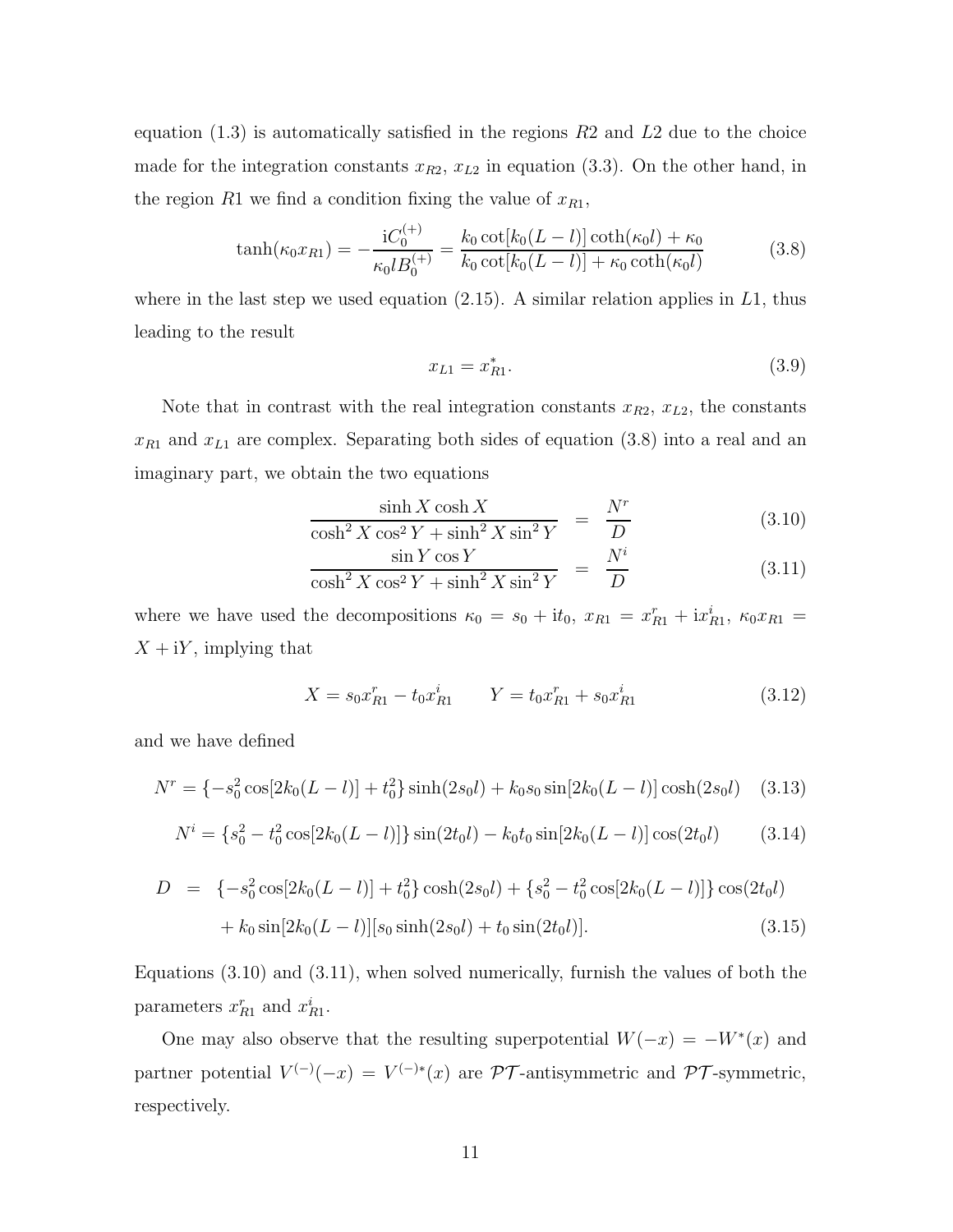## 3.2 Eigenfunctions in the partner potential

On exploiting the first intertwining relation in (1.4), the eigenfunctions  $\psi_n^{(-)}(x)$ ,  $n = 0$ , 1, 2, ..., of  $H^{(-)}$  can be obtained by acting with A on  $\psi_{n+1}^{(+)}(x)$ , subject to the preservation of the boundary and continuity conditions

$$
\psi_{nL2}^{(-)}(-L) = 0 \qquad \psi_{nR2}^{(-)}(L) = 0 \tag{3.16}
$$

$$
\psi_{nL2}^{(-)}(-l) = \psi_{nL1}^{(-)}(-l) \qquad \partial_x \psi_{nL2}^{(-)}(-l) = \partial_x \psi_{nL1}^{(-)}(-l) \tag{3.17}
$$

$$
\psi_{nL1}^{(-)}(0) = \psi_{nR1}^{(-)}(0) \qquad \partial_x \psi_{nL1}^{(-)}(0) = \partial_x \psi_{nR1}^{(-)}(0) \tag{3.18}
$$

$$
\psi_{nR1}^{(-)}(l) = \psi_{nR2}^{(-)}(l) \qquad \partial_x \psi_{nR1}^{(-)}(l) = \partial_x \psi_{nR2}^{(-)}(l). \tag{3.19}
$$

Application of  $A$  leads to the forms

$$
\psi_{nL2}^{(-)}(x) = C_{nL2}^{(-)} A_{n+1}^{(+)} \sin[k_{n+1}(L+x)]
$$
\n
$$
\times \{k_{n+1} \cot[k_{n+1}(L+x)] - k_0 \cot[k_0(L+x)]\}
$$
\n
$$
\psi_{nL1}^{(-)}(x) = C_{nL1}^{(-)} B_{n+1}^{(+)} \sinh(\kappa_{n+1}^* x) \{\kappa_{n+1}^* - \kappa_0^* \tanh[\kappa_0^* (x + x_{R1}^*)] \coth(\kappa_{n+1}^* x)\}
$$
\n
$$
+ C_{nL1}^{(-)} \frac{\mathrm{i} C_{n+1}^{(+)}}{\kappa_{n+1}^* l} \sinh(\kappa_{n+1}^* x)
$$
\n
$$
\times \{\kappa_{n+1}^* \coth(\kappa_{n+1}^* x) - \kappa_0^* \tanh[\kappa_0^* (x + x_{R1}^*)]\}
$$
\n
$$
\psi_{nR1}^{(-)}(x) = C_{nR1}^{(-)} B_{n+1}^{(+)} \sinh(\kappa_{n+1} x) \{\kappa_{n+1} - \kappa_0 \tanh[\kappa_0 (x - x_{R1})] \coth(\kappa_{n+1} x)\}
$$
\n
$$
+ C_{nR1}^{(-)} \frac{\mathrm{i} C_{n+1}^{(+)}}{\kappa_{n+1} l} \sinh(\kappa_{n+1} x)
$$
\n
$$
\times \{\kappa_{n+1} \coth(\kappa_{n+1} x) - \kappa_0 \tanh[\kappa_0 (x - x_{R1})]\}
$$
\n
$$
\tag{3.22}
$$

$$
\psi_{nR2}^{(-)}(x) = C_{nR2}^{(-)} A_{n+1}^{(+)} \sin[k_{n+1}(L-x)]
$$
  
 
$$
\times \{-k_{n+1} \cot[k_{n+1}(L-x)] + k_0 \cot[k_0(L-x)]\}
$$
 (3.23)

where  $C_{nL2}^{(-)}$ ,  $C_{nL1}^{(-)}$ ,  $C_{nR1}^{(-)}$ ,  $C_{nR2}^{(-)}$  denote some complex constants and equation (3.9) has been used. It can be easily checked that the boundary conditions  $(3.16)$  are automatically satisfied by these eigenfunctions. It therefore remains to impose the continuity conditions  $(3.17) - (3.19)$ .

Let us first match the regions L1 and R1 at  $x = 0$ . The continuity conditions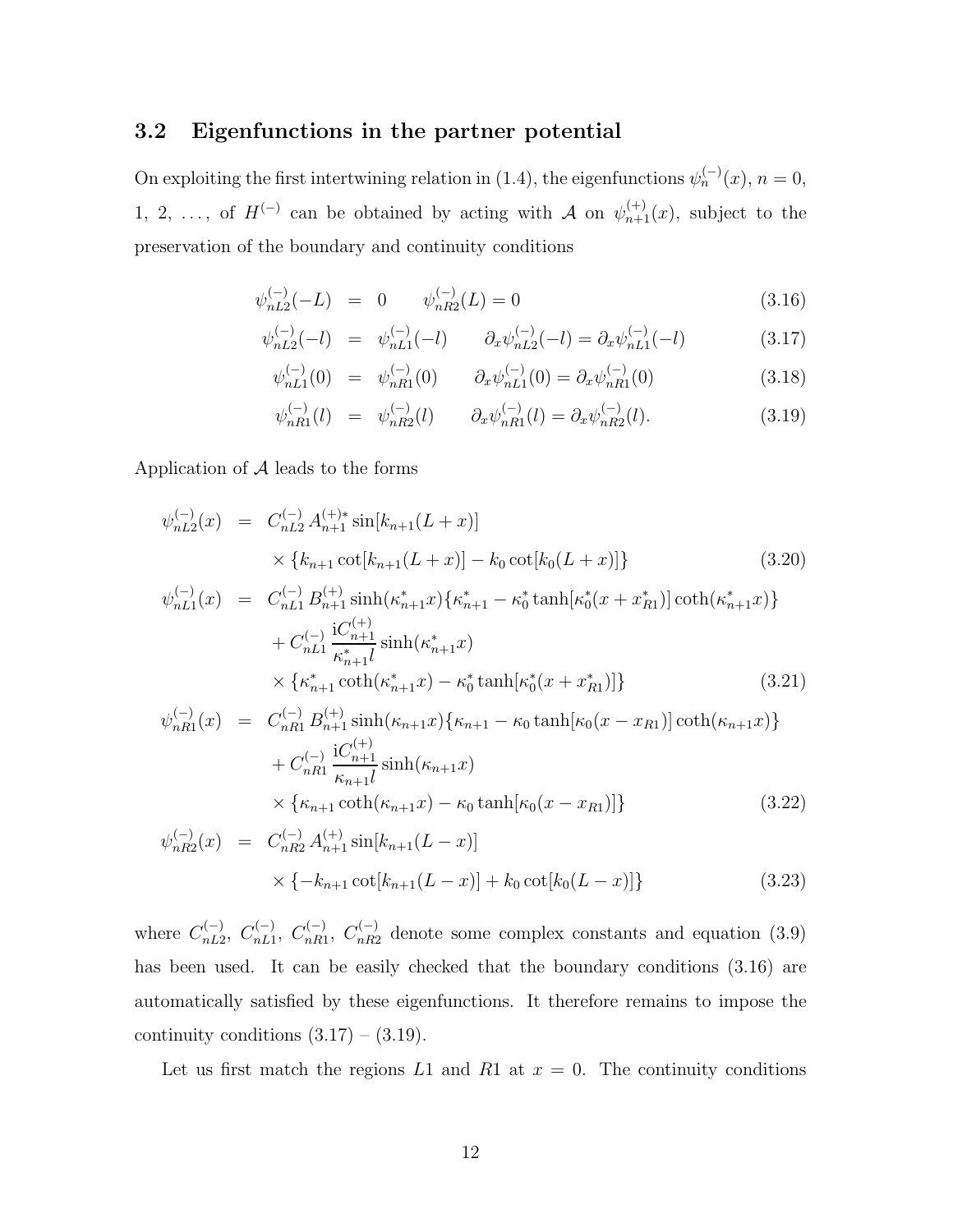(3.18) yield the two relations

$$
C_{nR1}^{(-)} \left[ B_{n+1}^{(+)} \kappa_0 \tanh(\kappa_0 x_{R1}) + \frac{iC_{n+1}^{(+)}}{l} \right] = C_{nL1}^{(-)} \left[ -B_{n+1}^{(+)} \kappa_0^* \tanh(\kappa_0^* x_{R1}^*) + \frac{iC_{n+1}^{(+)}}{l} \right]
$$
\n(3.24)

$$
C_{nR1}^{(-)} \left\{ B_{n+1}^{(+)}[\kappa_{n+1}^2 - \kappa_0^2 \operatorname{sech}^2(\kappa_0 x_{R1})] + \frac{\mathrm{i}C_{n+1}^{(+)}}{l} \kappa_0 \tanh(\kappa_0 x_{R1}) \right\}
$$
  
=  $C_{nL1}^{(-)} \left\{ B_{n+1}^{(+)}[\kappa_{n+1}^{*2} - \kappa_0^{*2} \operatorname{sech}^2(\kappa_0^* x_{R1}^*)] - \frac{\mathrm{i}C_{n+1}^{(+)}}{l} \kappa_0^* \tanh(\kappa_0^* x_{R1}^*) \right\}.$  (3.25)

Since equations (3.8) and (2.3) provide the two constraints

$$
\kappa_0 \tanh(\kappa_0 x_{R1}) = -\kappa_0^* \tanh(\kappa_0^* x_{R1}^*)
$$
\n(3.26)

$$
\kappa_{n+1}^{*2} - \kappa_{n+1}^2 = \kappa_0^{*2} - \kappa_0^2 = -2g \tag{3.27}
$$

equations (3.24) and (3.25) are compatible and lead to the condition

$$
C_{nR1}^{(-)} = C_{nL1}^{(-)}.\tag{3.28}
$$

Considering next the matching between R1 and R2 at  $x = l$ , we obtain from equation (3.19) the two conditions

$$
C_{nR1}^{(-)}\{k_{n+1}\cot[k_{n+1}(L-l)] + \kappa_0 \tanh[\kappa_0(l-x_{R1})]\}
$$
  
= 
$$
C_{nR2}^{(-)}\{k_{n+1}\cot[k_{n+1}(L-l)] - k_0 \cot[k_0(L-l)]\}
$$
(3.29)

$$
C_{nR1}^{(-)}\left(\kappa_{n+1}^2 - \kappa_0^2 + \kappa_0 \tanh[\kappa_0(l - x_{R1})]\{k_{n+1} \cot[k_{n+1}(L-l)] + \kappa_0 \tanh[\kappa_0(l - x_{R1})]\}\right)
$$
  
= 
$$
C_{nR2}^{(-)}\left(k_0^2 - k_{n+1}^2 - k_0 \cot[k_0(L-l)]\{k_{n+1} \cot[k_{n+1}(L-l)] - k_0 \cot[k_0(L-l)]\}\right)
$$
(3.30)

after making use of equations (2.14) and (2.15) to eliminate  $A_{n+1}^{(+)}$ ,  $B_{n+1}^{(+)}$  and  $C_{n+1}^{(+)}$ . Equations (3.29) and (3.30) both yield the same result

$$
C_{nR1}^{(-)} = C_{nR2}^{(-)} \tag{3.31}
$$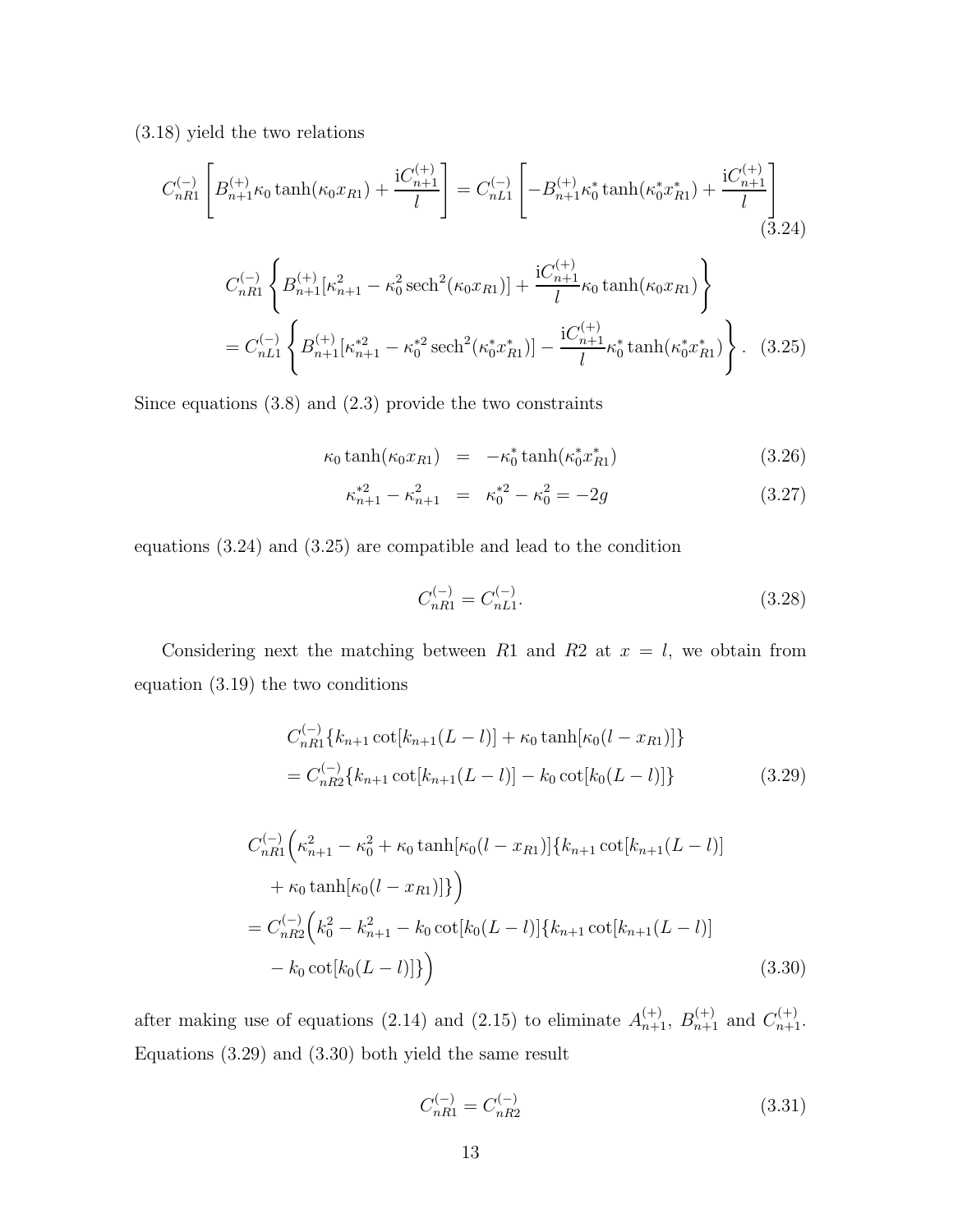due to the two relations

$$
\kappa_0 \tanh[\kappa_0 (l - x_{R1})] = -k_0 \cot[k_0 (L - l)] \tag{3.32}
$$

and

$$
\kappa_{n+1}^2 - \kappa_0^2 = k_0^2 - k_{n+1}^2 \tag{3.33}
$$

deriving from (3.8) and (2.3), respectively.

Since a result similar to  $(3.31)$  applies at the interface between regions  $L2$  and  $L1$ , we conclude that the partner potential eigenfunctions are given by equations (3.20)  $-$  (3.23) with

$$
C_{nL2}^{(-)} = C_{nL1}^{(-)} = C_{nR1}^{(-)} = C_{nR2}^{(-)} \equiv C_n^{(-)}.
$$
\n(3.34)

Such eigenfunctions are  $\mathcal{PT}$ -symmetric provided we choose  $C_n^{(-)}$  imaginary:

$$
C_n^{(-)*} = -C_n^{(-)}.\t\t(3.35)
$$

#### 3.3 Discontinuities in the partner potential

In subsection 3.1, we have constructed the SUSY partner  $V^{(-)}(x)$  of a piece-wise potential with three discontinuities at  $x = -l$ , 0 and l. We may now ask the following question: does the former have the same discontinuities as the latter or could the discontinuity number decrease? We plan to prove here that the second alternative can be ruled out.

For such a purpose, we will examine successively under which conditions  $V^{(-)}(x)$ could be continuous at  $x = l$  or at  $x = 0$  and we will show that such restrictions would not be compatible with some relations deriving from the unbroken-SUSY assumption (1.3). Observe that we do not have to study continuity at  $x = -l$  separately, since  $V^{(-)}(x)$  being PT-symmetric must be simultaneously continuous or discontinuous at  $x = -l$  and  $x = l$ .

Let us start with the point  $x = l$ . Matching there  $V_{R1}^{(-)}(x)$  and  $V_{R2}^{(-)}(x)$ , given in equations (3.2) and (3.4), respectively, leads to the relation

$$
-2\kappa_0^2 \operatorname{sech}^2[\kappa_0(l - x_{R1})] + ig = 2k_0^2 \operatorname{csc}^2[k_0(L - l)].
$$
\n(3.36)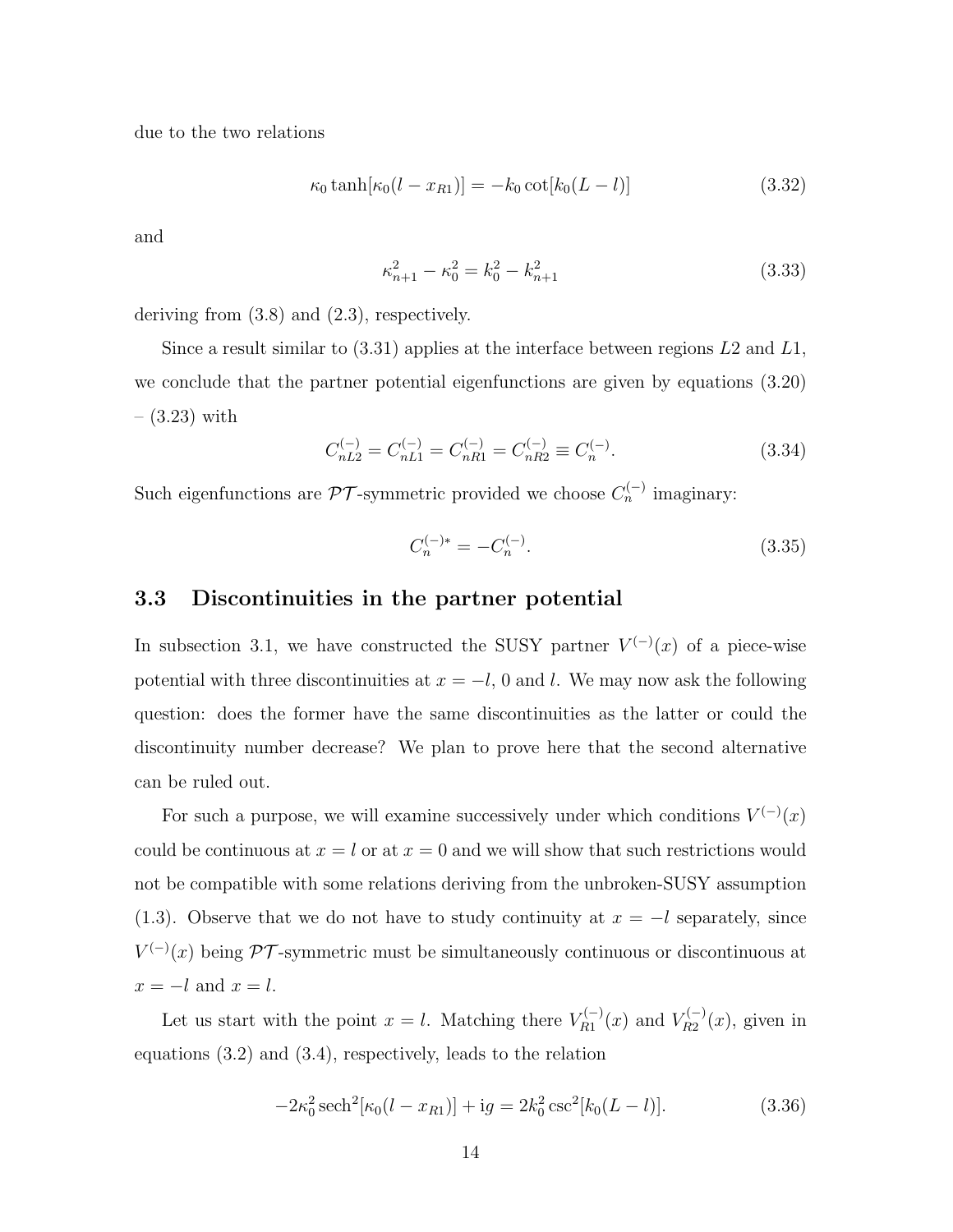On using (3.32) and some simple trigonometric identities, such a relation can be transformed into  $k_0^2 = -\kappa_0^2 + \frac{1}{2}$  $\frac{1}{2}$ ig, which manifestly contradicts equation (2.3). Hence continuity of  $V^{(-)}(x)$  at  $x = l$  is ruled out.

Consider next the point  $x = 0$ . On equating  $V_{R_1}^{(-)}(0)$  with  $V_{L_1}^{(-)}(0)$  and employing (3.2) and (3.9), we obtain the condition

$$
-2\kappa_0^2 \operatorname{sech}^2(\kappa_0 x_{R1}) + \mathrm{i}g = -2\kappa_0^{*2} \operatorname{sech}^2(\kappa_0^* x_{R1}^*) - \mathrm{i}g. \tag{3.37}
$$

Equations (2.8) and (3.8) then yield the relation  $-\kappa_0^2 + \frac{1}{2}$  $\frac{1}{2}$ ig =  $-\kappa_0^{*2} - \frac{1}{2}$  $\frac{1}{2}$ ig, which contradicts equation (2.3) again. Continuity of  $V^{(-)}(x)$  at  $x=0$  is therefore excluded too.

We conclude that under the simplest assumption of unbroken SUSY with a factorization energy equal to the ground-state energy of  $H^{(+)}$ , the partner potential  $V^{(-)}(x)$ has the same three discontinuities at  $x = -l$ , 0 and l as  $V^{(+)}(x)$ .

## 4 Discussion

Among all the  $\mathcal{PT}$ -symmetric models, field-theoretical background explains the lasting interest in the purely imaginary long-range model  $V(x) = ix^3$  [18, 19] and its generalizations  $V(x) = x^2 (ix)^{\delta}$  with the imaginary part  $V^i(x)$  exhibiting, at any  $\delta \in [0, 2)$ , a characteristic 'strongly non-Hermitian' (SNH) long-range growth in 'coordinate'  $x \in \mathbb{R}$ . Up to the harmonic oscillator at  $\delta = 0$ , all of the latter SNH  $PT$ -symmetric models are only solvable by approximate methods. Still, rigorous proofs exist showing that their spectra are all real [19].

By rigorous means, the reality of the spectrum has also been shown for many other  $\mathcal{PT}$ -symmetric potentials V. Some of them turn out to be exactly solvable [20, 21, 22], and those for which  $V^i(\pm \infty) = 0$  may be called 'weakly non-Hermitian' (WNH). Their WNH character is reflected not only by a less explicit influence of the imaginary part of the potential upon the spectrum, but also by the existence of SUSY partners [8, 21, 23] which, in some special cases, may be real and Hermitian [5, 21].

In the light of similar observation one might feel tempted to perceive WNH models as 'partially compatible' with our intuitive expectations. This impression may be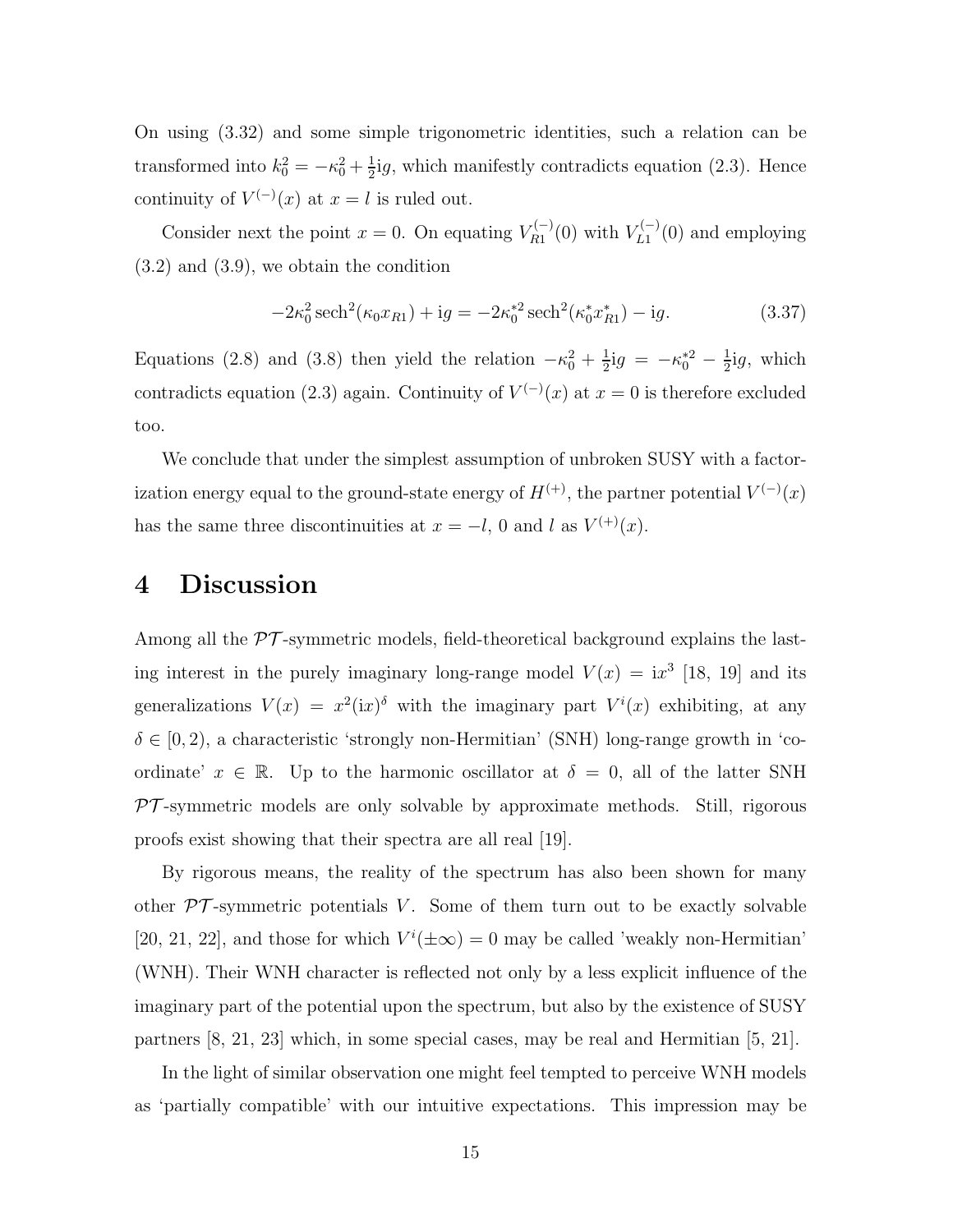further enhanced by noticing that another exactly solvable model, viz., the typical WNH spiked form of the  $\delta = 0$  harmonic oscillator, as described in [24], proved of particular interest in the SUSYQM context as well [6, 23].

Potentials  $V(x)$  with shapes that are piece-wise constant may be considered equally exceptional. All of these square-well-type models with forces located inside a finite interval  $(-L, L)$  may be easily classified by the number of their discontinuities.

The simplest nontrivial non-Hermitian square-well potential must have at least one discontinuity (= matching point at  $x = 0$ ). While the real part of this V is just a trivial shift of the energy scale, it may be kept equal to zero. Then, the non-zero strength  $Z$  of the spatially antisymmetric and purely imaginary  $V$  is the only free (real) parameter of the whole model with SNH features [9, 14]. Its  $\mathcal{PT}$ -symmetry remains unbroken in an interval of  $Z \in (-Z_{crit}, Z_{crit})$  while its ground-state energy becomes complex beyond  $Z_{crit} \approx 4.48$  (in standard units  $\hbar = 2m = 1$  [14, 17]).

It is known that some of these features are generic [15]. Quantitatively, their occurrence has also been confirmed for the twice-constant SNH model V with two discontinuities [16]. Qualitatively, all of these observations facilitate the applicability and physical interpretation of the piece-wise constant models significantly [25], especially because the numerical values of the maximal allowed couplings prove to be, in general, quite large. This allows us to guarantee the (necessary) reality of the energies by keeping simply our choice of Z safely below this maximum.

The family of WNH square-well models may only start at the piece-wise potential with three discontinuities. In our present study of such a model it was important to demonstrate the parallelism of its properties with the exact solutions of the smooth complex potentials of similar shapes [6].

The most obvious parallel lies in the observation that a key formal feature of the SUSY partners  $H^{(\pm)}$  is that they may remain both non-Hermitian and  $\mathcal{PT}$ -symmetric. Of course, the parity  $P$  cannot define the positive-definite norm [12, 15, 26, 27]. A consistent physical interpretation of the similar non-Hermitian models was recently agreed (cf., e.g., [28]) to lie in the existence of a new metric-like operator  $\mathcal{P}_{(+)} > 0$ which is positive definite. This Hermitian operator may be assumed to play the role of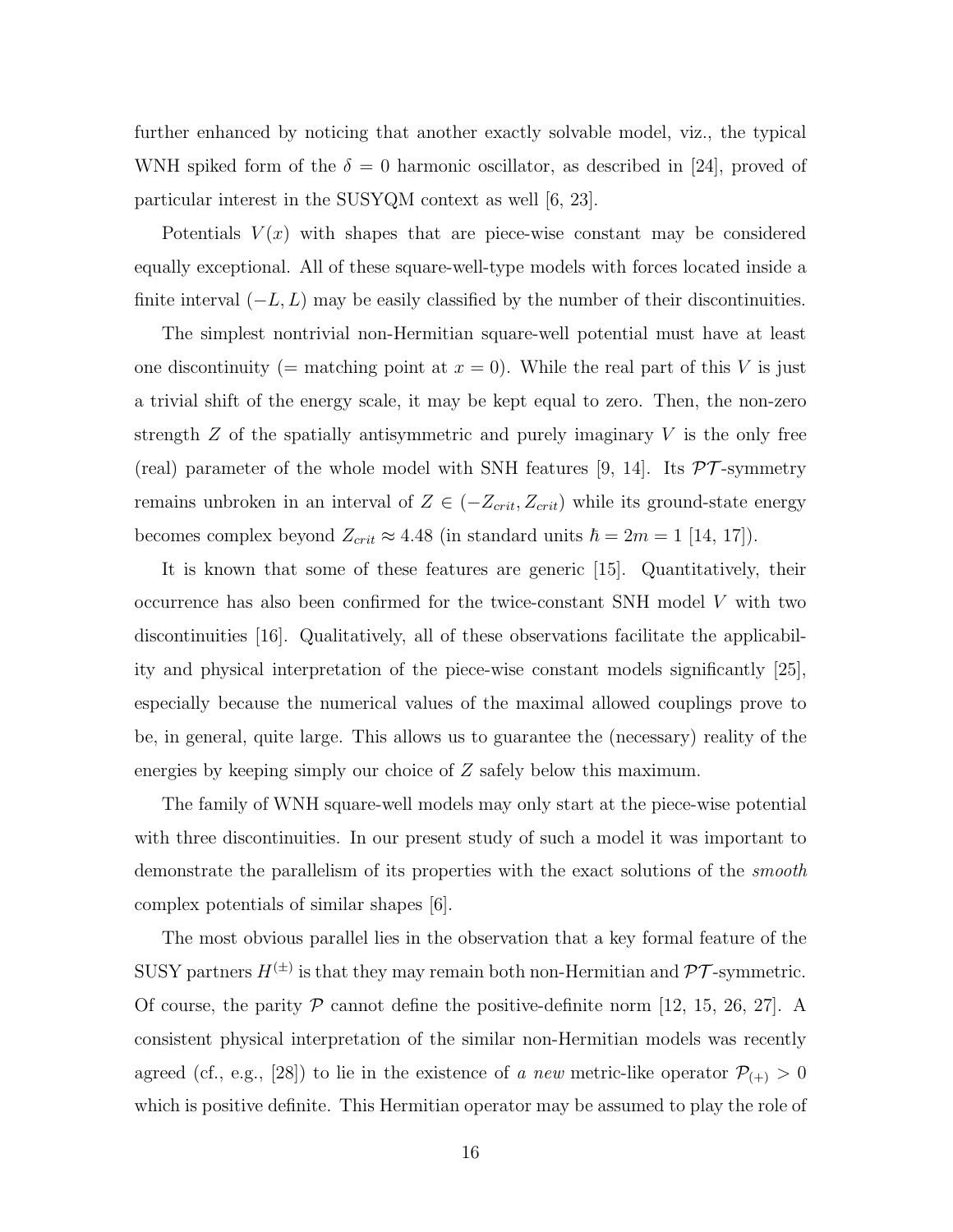the 'physical' metric [29]. This means that once our equation (1.5) is satisfied by the old Hamiltonian and by the new, *positive-definite* metric  $P_{(+)}$ , we may declare the underlying quantum Hamiltonian quasi-Hermitian, leading to the standard probabilistic interpretation of the theory (cf. the recent discussions of some related subtleties in [30]). Against this background our attention has been concentrated upon the feasibility of bound-state construction in a model with a phenomenologically appealing shape of the potential.

A couple of consequences may be expected. Our model may open the way towards addressing one of the most difficult problems encountered in  $\mathcal{PT}$ -symmetric quantum mechanics [27], viz., the control of a possible instability of the spectrum reality [16, 31]. Indeed, due to the pseudo-Hermiticity property  $(1.5)$  of our Hamiltonians H, the energies need not be real (i.e., observable) in principle [13].

Our WNH model may be also characterized by the simplicity of the bound-state wavefunctions. This allowed us to construct the superpotential yielding access, rather easily, to the Witten-type SUSY hierarchy. In this regard the compact form of our trigonometric secular equation was welcome and particularly important, especially for any future projects trying to connect the mathematical  $\mathcal{PT}$ -symmetry with physical phenomenology.

In such a perspective, the most challenging mathematical problems attached to the non-Hermitian models descend from the reality of their exceptional points [32]. The simplest solvable models of the square-well type seem to offer a transparent laboratory for their study since the indeterminate auxiliary pseudo-metric  $P$  coincides with the common parity.

In the context of physics, the phenomenological appeal of all the piece-wise constant analogues of the purely imaginary cubic force represented a strong motivation for the systematic constructions of the positive-definite metric operators of [29] (cf. also [12, 13, 25]). In particular, the highly appealing factorized form  $\mathcal{P}_{(+)} = \mathcal{CP} > 0$ of these metric operators has been used and, for physical reasons, the factor  $\mathcal C$  itself has been called 'charge' (cf. [28]). For all the models with relevance in field theory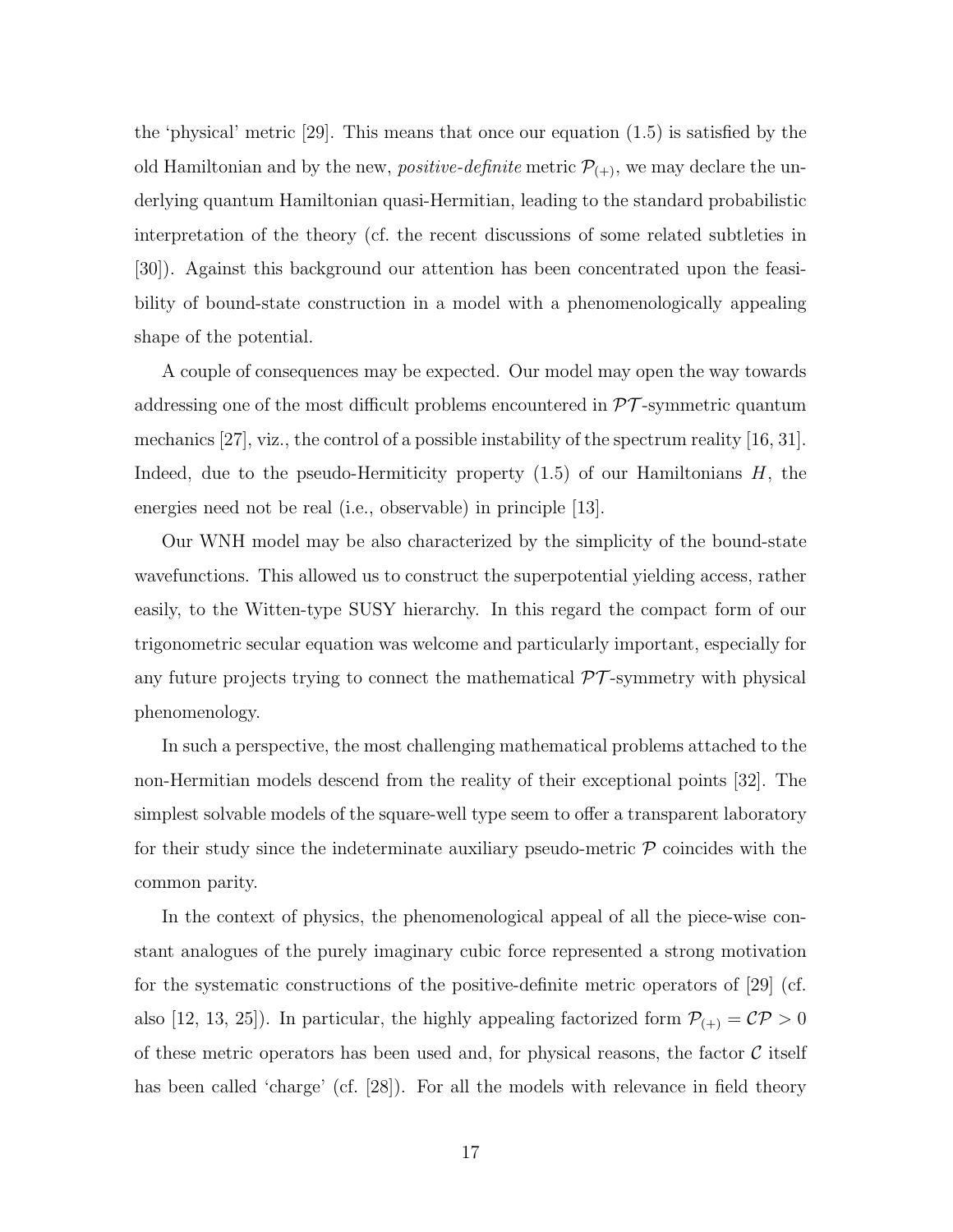(like  $V \sim ix^3$ ), the constructions of C were shown feasible by WKB and perturbative methods [33].

In comparison, the solvability of all the simpler models facilitates the construction of  $\mathcal C$  (called, usually, quasi-parity in this context [20, 24, 26, 34]). An interesting energy-shift interpretation of the quasi-parity (which is a new symmetry of the Hamiltonian) emerged in the strongly spiked short-range model considered in [35].

After we return to the square-well models, the quasi-parity or charge operator  $\mathcal C$ may be constructed in the specific form which differs sufficiently significantly from the unit operator just in a finite-dimensional subspace of the Hilbert space [15, 16, 25]. This is one of the most important merits of this class of models. It seems to open a new inspiration for a direct physical applicability of non-Hermitian models whenever their spectrum remains real.

### Acknowledgements

The participation of HB, VJ and MZ complied with the Institutional Research Plan AV0Z10480505. CQ is a Research Director, National Fund for Scientific Research (FNRS), Belgium. VJ was supported by the project no. 2388G-6 of FRVS. MZ was supported by the grant A1048302 of GA AS.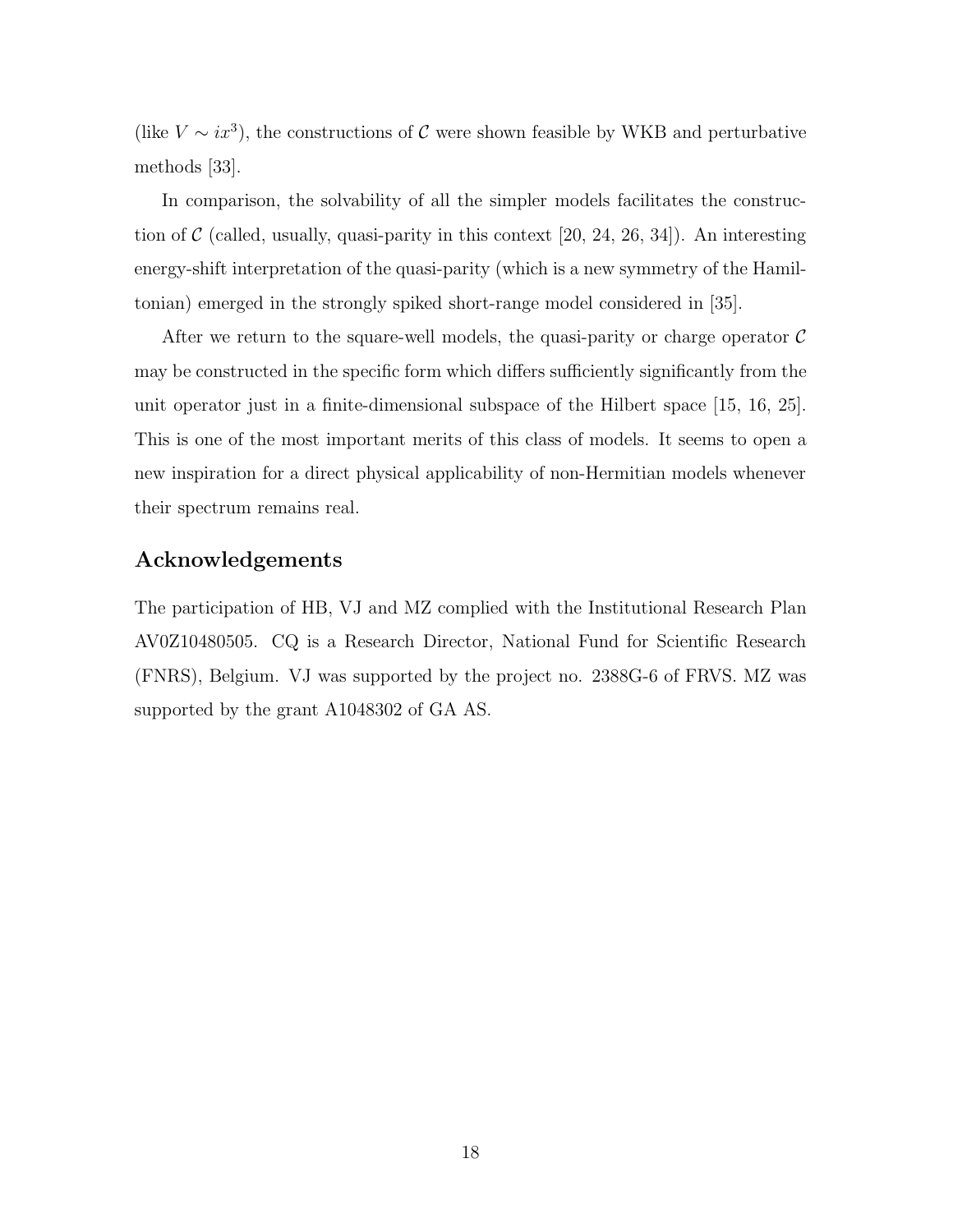# Figure captions

Figure 1: Solutions of (2.17) form the semi-ovals. Their intersections with the hyperbola  $2st = g$  determine energy levels  $E = k^2 = t^2 - s^2$  of the system. Here  $g = 650$  and  $l = 0.04$ .

Figure 2: The previous picture (Fig.1) in  $[ts, k]$  plane, where  $k = \sqrt{t^2 - s^2}$ . We set  $g = 650$  and  $l = 0.04$  again.

Figure 3: Fifty values of critical couplings  $g_c$ , increasing rapidly as l decreases,  $l \rightarrow 0$ .

# Table captions

Table 1: Numerical values of  $g_c$  in dependence on the parameter l. The table suggests that the critical coupling grows faster than  $1/l$  for small  $l$ .

Table 1

| 1.00 |  |  |  |                                                                                                     |
|------|--|--|--|-----------------------------------------------------------------------------------------------------|
|      |  |  |  | $\mid g_c \sim \mid$ 4.4753   4.8129   6.4364   8.6011   13.426   27.273   95.832   9895.4   486950 |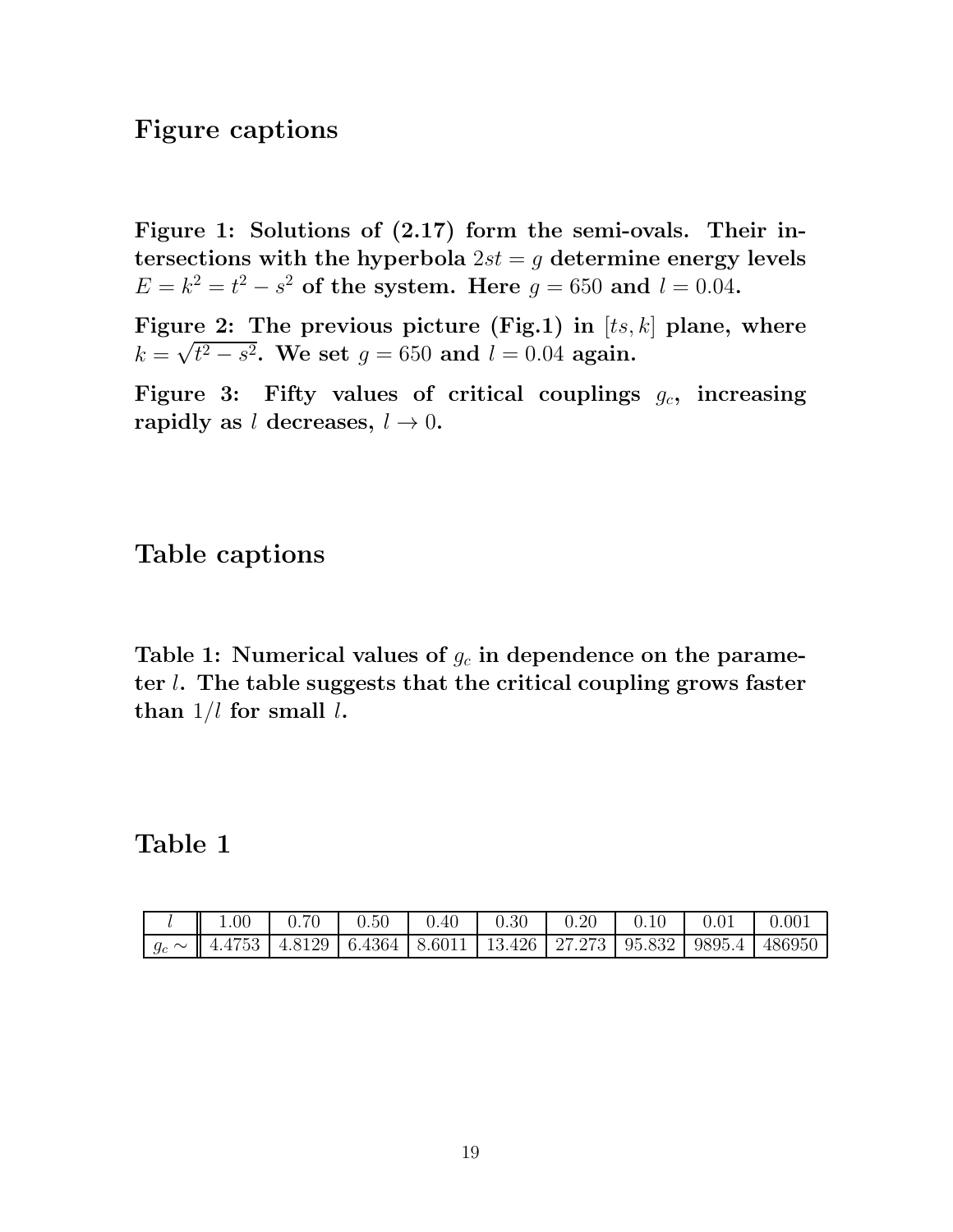# References

- [1] Witten E 1981 Nucl. Phys. B 188 513
- [2] Bagchi B 2000 Supersymmetry in Quantum and Classical Mechanics (London/Boca Raton, Fl.: Chapman and Hall/CRC Press) Cooper F, Khare A and Sukhatme U 1995 Phys. Rep. 251 267 dedicated issue of *J. Phys. A: Math. Gen.* **37** (29 October 2004) pp 10003 – 10458
- [3] Bender C M and Boettcher S 1998 Phys. Rev. Lett. 24 5243
- [4] Delabaere E and Pham F 1998 Phys. Lett. A 250 25 Fernández F M, Guardiola R, Ros J and Znojil M 1998 J. Phys. A: Math. Gen. 31 10105 Bender C M, Boettcher S and Meisinger P N 1999 J. Math. Phys. 40 2201 Fernández F M, Guardiola R, Ros J and Znojil M 1999 J. Phys. A: Math. Phys. 32 3105 Znojil M 2001 What is PT symmetry? Preprint quant-ph/0103054v1 Ramírez A and Mielnik B 2003 Rev. Fis. Mex. 49S2 130 Bender C M, Brody D C and Jones H F 2003 Am. J. Phys. 71 1095
- [5] Cannata F, Junker G and Trost J 1998 Phys. Lett. A 246 219 Andrianov A, Cannata F, Dedonder J P and Ioffe M V 1999 Int. J. Mod. Phys. A 14 2675
- [6] Znojil M, Cannata F, Bagchi B and Roychoudhury R 2000 Phys. Lett. B 483 284 Znojil M 2002 J. Phys. A: Math. Gen. 35 2341
- [7] Znojil M 2001 Czech. J. Phys. 51 420; Lévai G and Znojil M 2002 J. Phys. A: Math. Gen. 35 8793; Znojil M 2003 Nucl. Phys. B 662/3 554; Znojil M 2004 J. Phys. A: Math. Gen. 37 9557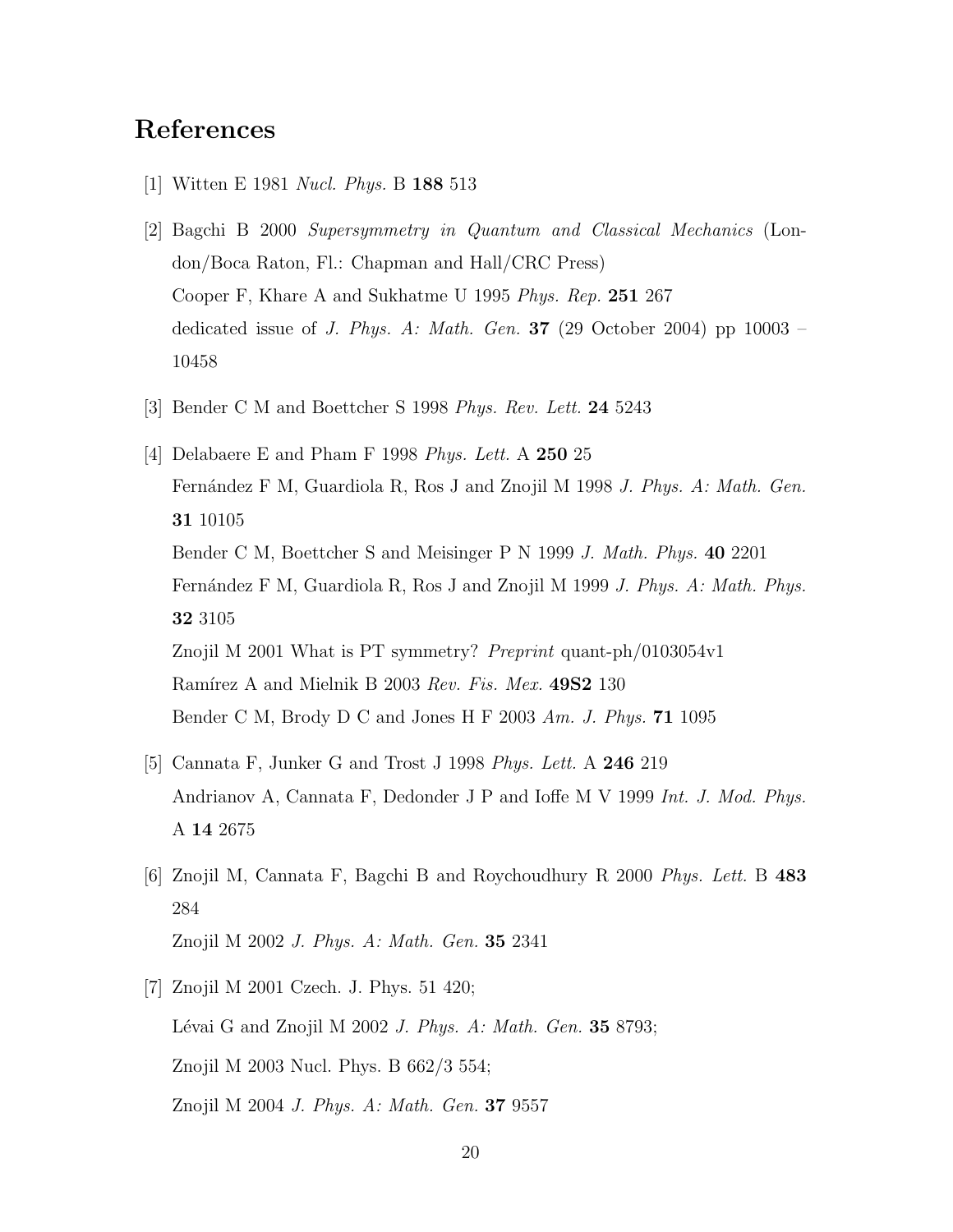- [8] Bagchi B, Mallik S and Quesne C 2001 Int. J. Mod. Phys. A 16 2859
- [9] Bagchi B, Mallik S and Quesne C 2002 Mod. Phys. Lett. A 17 1651
- [10] Mostafazadeh A 2003 A critique of PT-symmetric quantum mechanics Preprint quant-ph/0310164 Bender C M, Brody D C and Jones H F 2004 Phys. Rev. Lett. **92** 119902
- [11] Buslaev V and Grecchi V 1993 J. Phys. A: Math. Gen. 26 5541
- [12] Mostafazadeh A, 2002 J. Math. Phys. 43 205
- [13] Mostafazadeh A 2002 J. Math. Phys. 43 2814, 3944
- [14] Znojil M 2001 Phys. Lett. A 285 7
- [15] Langer H and Tretter C 2004 Czech. J. Phys. 54 1113
- [16] Znojil M 2004 Solvable PT-symmetric model with a tunable interspersion of non-merging levels Preprint quant-ph/0410196
- [17] Znojil M and Lévai G 2001 *Mod. Phys. Lett.* A  $16\ 2273$ Jakubský V and Znojil M 2004 Czech. J. Phys.  $54$  1101
- [18] Bessis D private communication to MZ in 1992 Alvarez G 1995 J. Phys. A: Math. Gen. 27 4589
- [19] Dorey P, Dunning C and Tateo R 2001 J. Phys. A: Math. Gen. 34 5679 Shin K C 2002 Commun. Math. Phys. 229 543
- [20] Znojil M 2000 J. Phys. A: Math. Gen. 33 4561 Lévai G and Znojil M 2000 J. Phys. A: Math. Gen. 33 7165
- [21] Bagchi B and Roychoudhury R 2000 J. Phys. A: Math. Gen. 33 L1; Znojil M 2000 J. Phys. A: Math. Gen. 33 L61; Znojil M 2001 Rend. Circ. Mat. Palermo II Suppl. 66 213